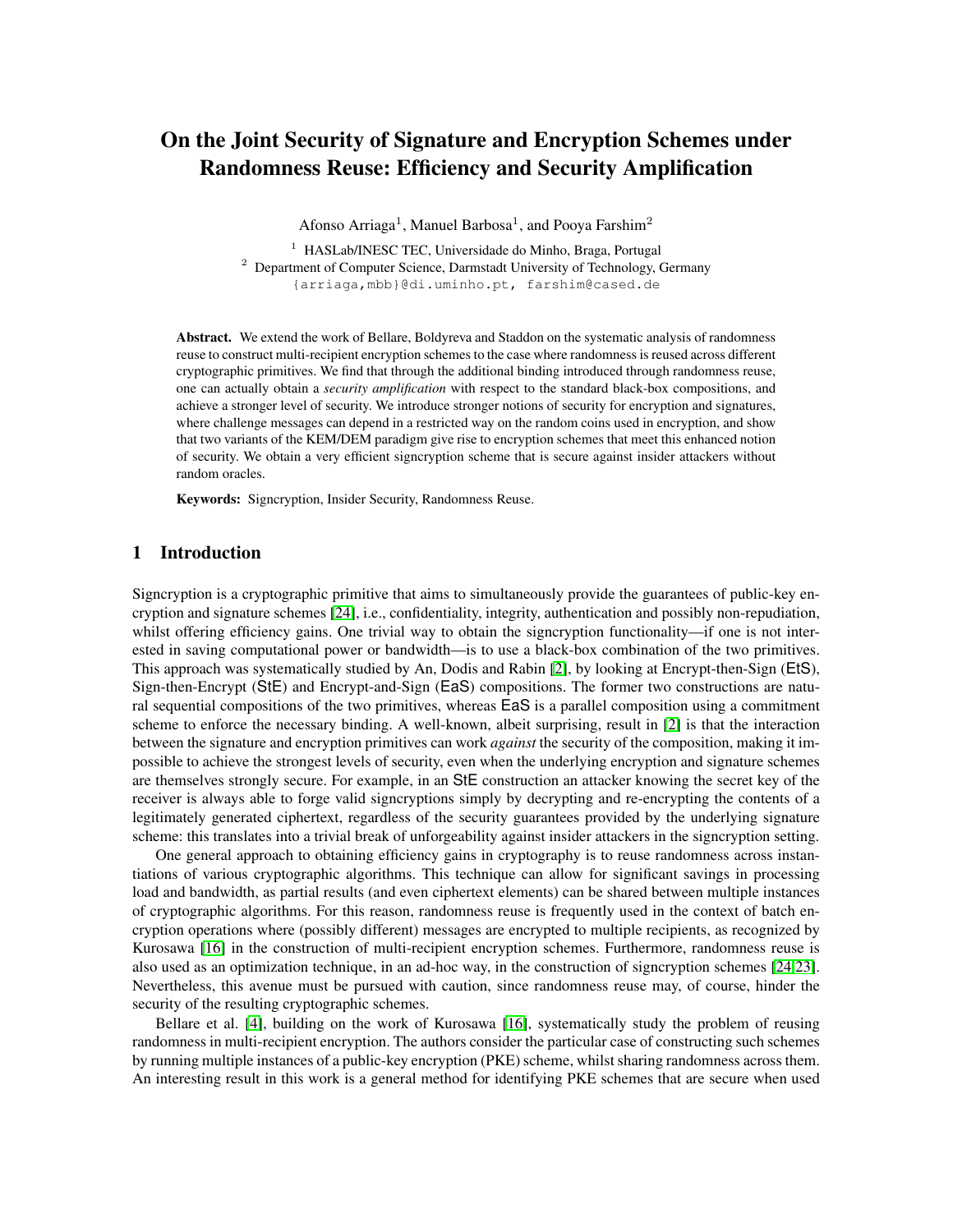in this scenario. Schemes which satisfy the so-called *reproducibility test* permit establishing the security for multiple recipients with randomness reuse through a variant of the hybrid argument.

Our work falls within two recent trends of practice-oriented cryptographic research. On one hand, it can be seen as a shared state between cryptographic primitives. This follows [\[19,](#page-14-5)[13\]](#page-14-6), where the authors consider sharing key pairs between encryption and signature schemes in cryptographic protocols, and the dangers that this entails in black-box compositions akin to the ones considered in this paper. On the other hand, our work focuses on getting the most out of (and reducing the need for) high-quality randomness, a resource which is hard to come by in practical applications. We see this as a natural dual of recent work [\[5,](#page-14-7)[15,](#page-14-8)[20\]](#page-14-9) considering the implications of using bad quality randomness as inputs to cryptographic primitives.

OUR CONTRIBUTIONS. In this paper we extend the work of Bellare et al. [\[4\]](#page-14-4) to the case where randomness is reused across *different* cryptographic primitives, and analyze the security of signcryption schemes constructed by composing encryption and signature schemes under randomness reuse. More in detail, our contributions are the following:

- We define a compatibility notion that establishes classes of signature and encryption schemes that can be composed under randomness reuse to obtain correct signcryption schemes. We then identify security properties that are sufficient for the EtS and StE compositions with randomness reuse to result in secure signcryption schemes. In particular, we introduce the notion of *randomness-dependent security* for both signatures and encryption schemes. Intuitively, security must be preserved when the messages chosen by attackers are allowed to depend (in a restricted way) on the implicit randomness input to the underlying cryptographic algorithms. We believe these security notions may be of independent interest in the study of the role of randomness in cryptographic security and, particularly, in the generic analysis of randomness reuse optimizations for scenarios where multiple (possibly heterogenous) cryptographic operations are carried out in a batch procedure (e.g., optimizing the overall performance of a server continuously carrying out key agreement, signature and encryption operations).
- We find that through the additional binding that is established via the reuse of randomness, it is possible to achieve *full* insider security. Our results hold in the dynamic multi-user setting, although in some cases we require adversaries to register the full key pairs of all users created for the attack. This is usually called the *registered key model* [\[18\]](#page-14-10) and it captures natural restrictions in many PKI settings. This is a *security amplification* with respect to the equivalent compositions without randomness reuse, in which it is *not* possible to achieve this level of security, even starting from underlying schemes providing the same security guarantees we require for our results. In other words, our results depend in an essential way on reusing randomness, and it is *not* the case that a standard composition of randomness-dependent secure signature and encryption schemes trivially yields a comparable result. In this respect, our work generalizes independent work in the same direction presented in [\[18\]](#page-14-10), and that we contextualize in Section [2.](#page-2-0)
- We identify a set of simple and natural properties of KEMs and DEMs that suffice to ensure that PKE schemes constructed from *both* variants of the KEM/DEM composition paradigm proposed in [\[12,](#page-14-11)[14\]](#page-14-12) fall within our framework. As a particular case, when the Kurosawa–Desmedt [\[17\]](#page-14-13) encryption scheme is composed with the Boneh–Boyen signature scheme [\[9\]](#page-14-14) in the StE construction, we obtain the most efficient signcryption scheme to be proven insider secure in the standard model. One caveat is that our results hold only in the registered key model. In compensation, our scheme offers non-repudiation, inherited from the StE construction, and a combination of computational and communication (bandwidth) efficiency that outperforms previous solutions.

STRUCTURE OF THE PAPER. In the next section we review the related work in more detail. Then, in Section [3](#page-2-1) we settle notation by introducing the standard syntax, correctness and security definitions for signature, encryption and signcryption schemes. In Section [4](#page-5-0) we describe the properties that are sufficient for the EtS and StE compositions to yield secure signcryption schemes under randomness reuse, and prove the corresponding composition theorems. Finally, in Section [5](#page-9-0) we describe the potential instantiations of our framework and present a concrete construction. We end by some concluding remarks in Section [6.](#page-13-0)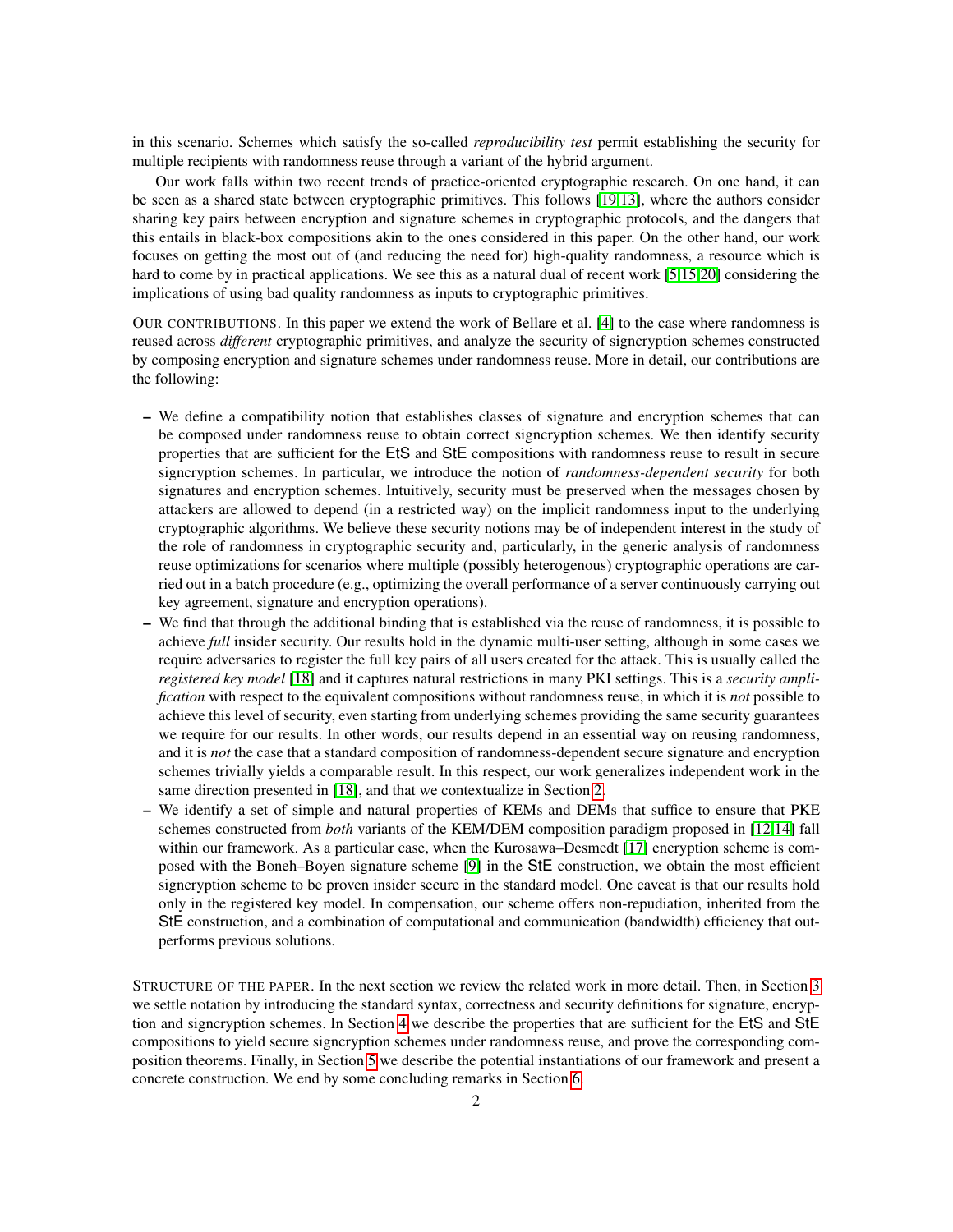# <span id="page-2-0"></span>2 Related Work

Matsuda et al. [\[18\]](#page-14-10) and Chiba et al. [\[11\]](#page-14-15) systematically study the construction of signcryption schemes using compositions of standard cryptographic primitives, aiming to obtain levels of efficiency and security that are comparable to the best concrete schemes in the literature via generic constructions. We briefly describe these contributions and relate them to our work.

Targeting efficiency at the cost of full insider security, the authors in [\[18\]](#page-14-10) propose generic constructions of signcryption schemes from tag-based non-interactive key-exchange protocols, symmetric encryption and a MAC. Such schemes are highly efficient when instantiated with schemes proven secure in the ROM. These authors also show that the original results of An et al. [\[2\]](#page-14-1) can be adapted to the case in which the public-key encryption scheme is replaced by a tag-based KEM (not to be confused with a tag-KEM [\[1\]](#page-14-16)) and a DEM. This brings efficiency advantages for the multi-user scenario, with respect to the transformation originally presented in [\[2\]](#page-14-1), where public keys are encrypted along with the plaintext. Furthermore, they observe that, if the signature scheme is "one-to-one", i.e., if there is only one valid signature for each message, under each public key, the EtS construction becomes fully secure against insider attackers. The downside is that such signature schemes are only known in the ROM.

In a different direction, and independently of our work, Matsuda et al. [\[18\]](#page-14-10) show how to perform compositions of tag-based KEMs and signature schemes to obtain efficiency gains in an StE-like construction via randomness reuse. They also describe a series of schemes that can be used to instantiate these constructions. The resulting compositions are efficient and achieve full insider security, with the caveat that strong unforgeability can only be proven in a slightly weaker model, where the adversary must register the secret keys for the public keys it chooses to query to the signcryption oracle. Our results have the same limitation.

The main differences between our work and the approach in [\[18\]](#page-14-10) are the following. Our results are more general in that they consider the composition of encryption schemes and signature schemes under randomness reuse, rather than lower level primitives. On one hand, this sets our results as natural extensions to the work by An et al. [\[2\]](#page-14-1) on signature and encryption compositions, and also of the work of Bellare et al. [\[4\]](#page-14-4), allowing us to establish a connection between the two results. On the other hand, our results capture the ones included in [\[18\]](#page-14-10) on randomness reuse for the construction of signcryption schemes as particular cases, and cover a broader class of constructions. More precisely, our compatibility framework and security results apply to general encryption schemes, rather than those specifically constructed from tag-based KEMs. This allows us to capture not only schemes constructed using a specific flavor of tag-KEMs [\[18\]](#page-14-10), but also encryption schemes constructed from other known variants of the KEM/DEM paradigm [\[12,](#page-14-11)[14\]](#page-14-12), and even schemes that do not follow this paradigm.

Chiba et al. [\[11\]](#page-14-15) propose the first fully secure signcryption schemes in the standard model by using a variant of the StE construction that relies on a chosen-ciphertext-secure tag-based KEM, a chosen-ciphertext-secure DEM that has a "one-to-one" property, and a strongly unforgeable signature scheme. Such schemes are less efficient than the one we propose, but are proven secure without the key registration requirement.

# <span id="page-2-1"></span>3 Preliminaries

NOTATION. We write  $a \leftarrow b$  to denote the algorithmic action of assigning the value of b to the variable a. We use  $\perp \notin \{0,1\}^*$  to denote special failure symbol. If S is a set, we write  $a \leftarrow s$  S for sampling a from S uniformly at random. If A is a probabilistic algorithm we write  $a \leftarrow s \mathcal{A}(i_1, i_2, \dots, i_n)$  for the action of running A on inputs  $i_1, i_2, \ldots, i_n$  with random coins, and assigning the result to a. Sometimes we run A on specific coins r and write  $a \leftarrow \mathcal{A}(i_1, i_2, \dots, i_n; r)$ .

GAMES. In this paper we use the code-based game-playing language [\[7\]](#page-14-17). Each game has an Initialize and a Finalize procedure. It also has specifications of procedures to respond to an adversary's various queries. A game is run with an adversary A as follows. First Initialize runs and its outputs are passed to A. Then A runs and its oracle queries are answered by the procedures of the game. When  $A$  terminates, its output is passed to Finalize which returns the outcome of the game. In each game, we restrict attention to legitimate adversaries, which is defined specifically for each game. We use lists as data structures to keep relevant state in the games.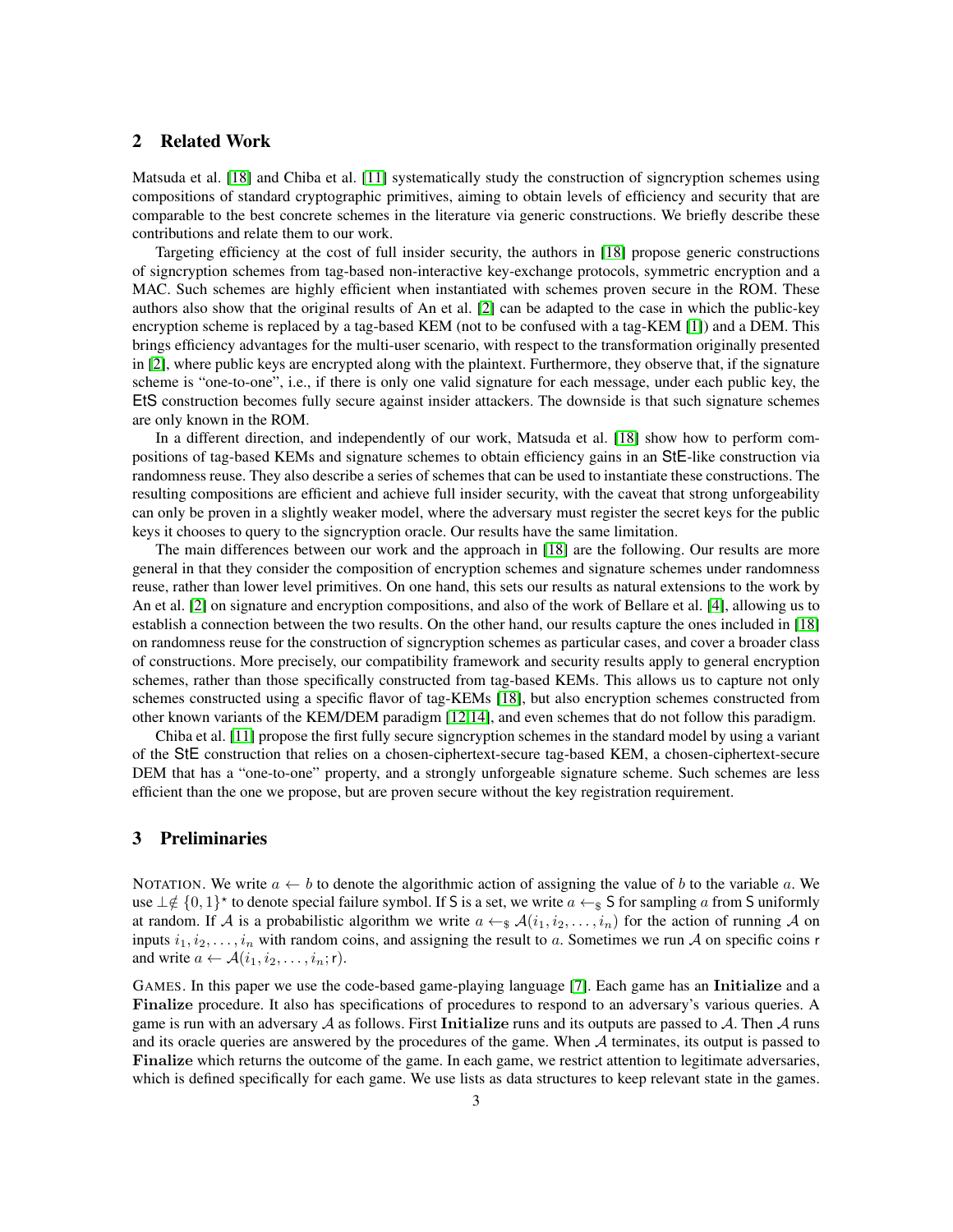The empty list is represented by square brackets []. We denote by List  $\leftarrow a$ : List the action of appending element a to the head of a list List.

PUBLIC-KEY ENCRYPTION. A public-key encryption scheme  $\mathcal{E} = (EGen, Enc, Dec)$  is specified by three polynomial-time algorithms (in the length of their inputs) associated with a message space  $\mathcal M$  and a randomness space  $\mathcal{R}$ .

- $-$  EGen( $1^{\lambda}$ ) is the probabilistic key-generation algorithm, taking as input the security parameter and returning a secret key sk and a public key pk.
- Enc(m, pk; r) is the probabilistic encryption algorithm. On input a message  $m \in M$ , a public key pk, and possibly some random coins  $r \in \mathcal{R}$ , this algorithm outputs a ciphertext c.
- $\nDec(c, sk)$  is the deterministic decryption algorithm. On input of a ciphertext c and a key sk, this algorithm outputs a message m or failure symbol ⊥.

The correctness of a public-key encryption scheme requires that for any  $\lambda \in \mathbb{N}$ , any  $(\mathsf{sk}, \mathsf{pk}) \leftarrow_{\mathsf{S}} \mathsf{EGen}(1^{\lambda}),$ any  $m \in \mathcal{M}$ , and any random coins  $r \in \mathcal{R}$ , we have that Dec(Enc(m, pk; r), sk) = m. The standard notion of security for a public-key encryption scheme considered here is indistinguishability under chosen ciphertext attacks (IND-CCA).

Definition 1. *A public-key encryption scheme is* IND*-*CCA *secure if, for every legitimate PPT adversary* A*, the following definition of advantage is negligible in* λ

$$
\mathbf{Adv}_{\mathcal{E},\mathcal{A}}^{\mathsf{IND-CCA}}(\lambda) := 2\cdot \Pr[\mathsf{IND-CCA}_{\mathcal{E},\mathcal{A}}(1^\lambda) \Rightarrow \mathsf{T}] - 1\,,
$$

*where game*  $IND-CCA$ <sub> $\epsilon$ , *A described in Figure [1.](#page-3-0)*</sub>

<span id="page-3-0"></span>

Fig. 1: Game IND-CCA for scheme  $\mathcal{E} = (EGen, Enc, Dec)$ . Adversary A is legitimate if: 1) it calls LoR once, with  $m_0, m_1 \in \mathcal{M}$  and  $|m_0| = |m_1|$ ; and 2) it does not call **Dec** with  $c \in$  List.

DIGITAL SIGNATURE. A signature scheme  $S = (SGen, Sign, Verify)$  is specified by three polynomial-time algorithms with a randomness space  $R$  and a message space  $M$ .

- $-$  SGen( $1^{\lambda}$ ) is the probabilistic key-generation algorithm which takes as input the security parameter and returns a secret key sk and a public key pk.
- $-$  Sign(m, sk; r) is the probabilistic signature generation algorithm. On input a message m, a secret key sk, and possibly some random coins  $r \in \mathcal{R}$ , this algorithm outputs a signature  $\sigma$ .
- Verify(m,  $\sigma$ , pk) is the deterministic signature verification algorithm. On input of a signature  $\sigma$ , a message m and a public key pk, this algorithm outputs a boolean value  $\top$  or  $\vdash$ .

The correctness of a signature scheme requires that for any  $\lambda \in \mathbb{N}$ , any  $m \in \{0,1\}^*$ , any  $(\textsf{sk}, \textsf{pk}) \leftarrow \S$  SGen $(1^{\lambda})$ , and any  $r \in \mathcal{R}$ , we have that Verify(Sign(m, sk; r), m, pk) = T. The standard notion of security for a digital signature scheme considered in this paper is strong existential unforgeability under chosen-message attacks (sUF-CMA).

Definition 2. *A digital signature scheme is* sUF*-*CMA *secure if, for every legitimate PPT adversary* A*, the following definition of advantage is negligible in* λ

$$
\mathbf{Adv}_{\mathcal{S},\mathcal{A}}^{\mathsf{sUF-CMA}}(\lambda) := \Pr[\mathsf{sUF-CMA}_{\mathcal{S},\mathcal{A}}(1^{\lambda}) \Rightarrow \mathsf{T}],
$$

*where game* sUF*-*CMA<sup>S</sup>,<sup>A</sup> *described in Figure [2.](#page-4-0)*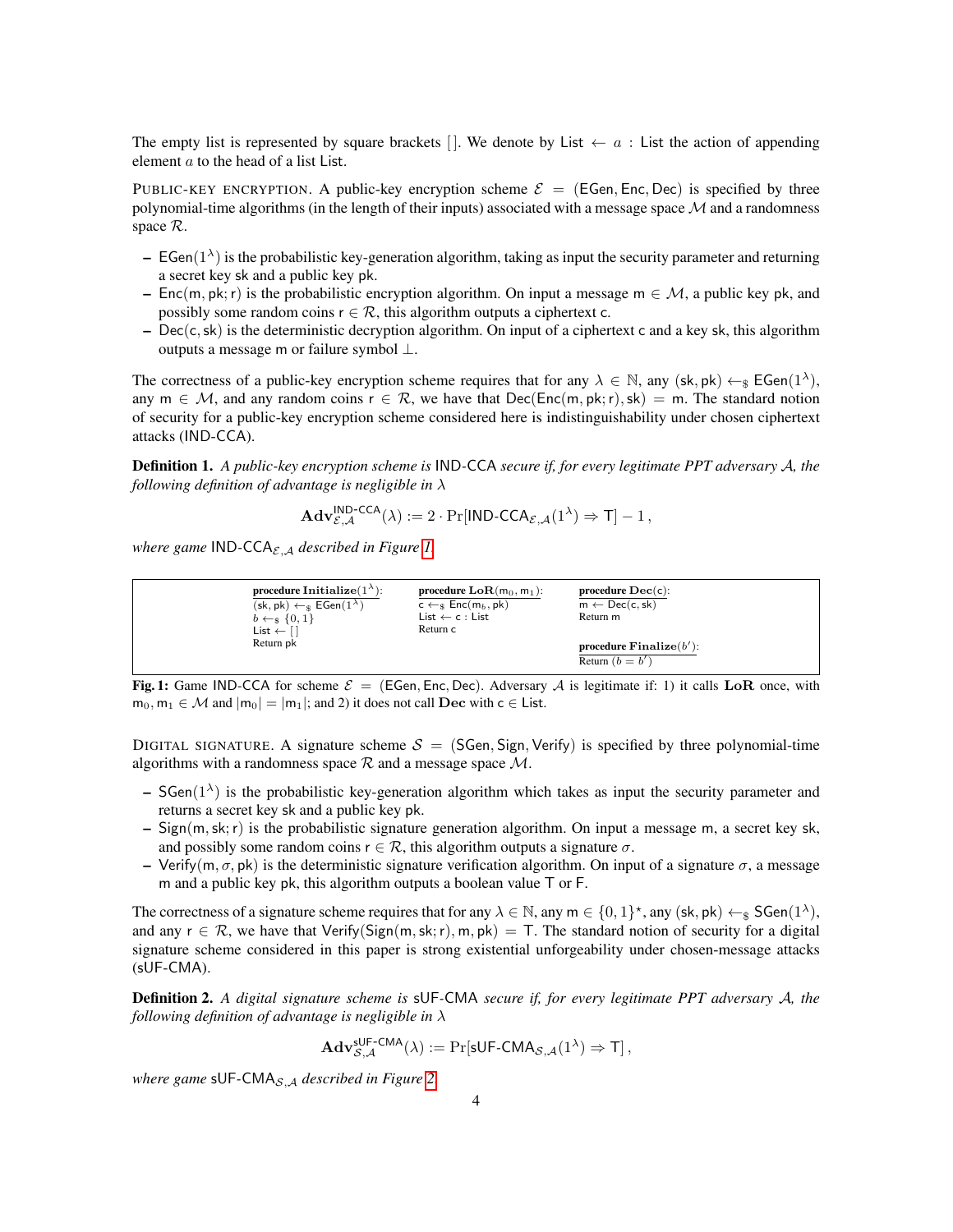<span id="page-4-0"></span>

| $\sigma \leftarrow_{\rm s}$ Sign(m, sk)<br>If $(m, \sigma) \in$ List Return F<br>$(\mathsf{sk}, \mathsf{pk}) \leftarrow_{\mathsf{s}} \mathsf{SGen}(1^{\lambda})$<br>List $\leftarrow$ (m, $\sigma$ ) : List<br>If Verify $(m, \sigma, pk)$ Return T<br>List $\leftarrow$<br>Else Return F<br>Return $\sigma$<br>Return pk |
|---------------------------------------------------------------------------------------------------------------------------------------------------------------------------------------------------------------------------------------------------------------------------------------------------------------------------|
|---------------------------------------------------------------------------------------------------------------------------------------------------------------------------------------------------------------------------------------------------------------------------------------------------------------------------|

**Fig. 2:** Game sUF-CMA for a digital signature  $S = (SGen, Sign, Verify)$ .

SIGNCRYPTION. A signcryption scheme  $SC = (Gen, Signcrypt, Unsigncrypt)$  is specified by three polynomialtime algorithms associated with a message space  $M$  and a randomness space  $R$ .

- $-$  Gen( $1^{\lambda}$ ) is the probabilistic key-generation algorithm which takes as input the security parameter and returns a secret key sk and a matching public key pk. Unless one wishes to signcrypt a message to oneself, two key pairs are required to signcrypt and unsigncrypt.
- Signcrypt(m, sk<sub>S</sub>, pk<sub>R</sub>; r) is the probabilistic signcryption algorithm. On input a message m  $\in$  M, the sender's secret key sk<sub>S</sub>, the receiver's public key pk<sub>R</sub>, and possibly some random coins  $r \in \mathcal{R}$ , this algorithm outputs a signcryption c.
- Unsigncrypt(c, pk<sub>S</sub>, sk<sub>R</sub>) is the deterministic unsigncryption algorithm. On input a signcryption c, the sender's public key pk<sub>S</sub>, and the receiver's secret key sk<sub>R</sub>, this algorithm outputs a message m or failure symbol ⊥.

The correctness of a signcryption scheme requires that for any  $m \in \mathcal{M}$ , any  $\lambda \in \mathbb{N}$ , any  $(\text{sk}_S, \text{pk}_S) \leftarrow \{ \text{Sen}(1^{\lambda}),$ any  $(\textsf{sk}_R, \textsf{pk}_R) \leftarrow_s \textsf{Gen}(1^\lambda)$ , and any random coins  $\mathsf{r} \in \mathcal{R}$ , we have Unsigncrypt(Signcrypt(m, sks, pk $_R$ ; r), pks, sk $_R$ ) = m. We consider here the strong notion of confidentiality, introduced by [\[23\]](#page-14-3), in which the adversary is allowed to choose without restrictions pk<sub>S</sub> to query to the Unsigncrypt oracle. The adversary may also choose the challenge key pair (sk<sub>S</sub>, pk<sub>S</sub>), but the key pair is required to be valid. Analogously to IND-CCA for encryption, LoR oracle can only be called once. We refer to this model as dynamic multi-user indistinguishability against insider chosen-ciphertext attacks (IND-iCCA).

Definition 3. *A signcryption scheme is* IND*-*iCCA *secure if, for every legitimate PPT adversary* A*, the following definition of advantage is negligible in* λ

$$
\mathbf{Adv}_{\mathcal{SC},\mathcal{A}}^{\mathsf{IND}\text{-}\mathsf{icCA}}(\lambda) := 2\cdot \Pr[\mathsf{IND}\text{-}\mathsf{iCCA}_{\mathcal{SC},\mathcal{A}}(1^{\lambda}) \Rightarrow \mathsf{T}] - 1\,,
$$

*where game* IND*-*iCCASC,<sup>A</sup> *described in Figure [3.](#page-4-1)*

<span id="page-4-1"></span>

| procedure Initialize( $1^{\lambda}$ ):<br><b>procedure</b> $\mathbf{LoR}(m_0, m_1, (sk_S, pk_S))$ :<br>$c \leftarrow$ Signcrypt $(m_b, sk_S, pk_B)$<br>$(\mathsf{sk}_R, \mathsf{pk}_R) \leftarrow_{\$} \mathsf{Gen}(1^{\lambda})$<br>List $\leftarrow$ (c, pk <sub>s</sub> ) : List<br>$b \leftarrow_{\mathcal{R}} \{0, 1\}$<br>Return c<br>List $\leftarrow$ [<br>Return ( $pkD$ )<br>procedure Unsigncrypt(c, $pk_{\varphi}$ ):<br>procedure Finalize $(b')$ :<br>$m \leftarrow$ Unsigncrypt(c, pk <sub>s</sub> , sk <sub>R</sub> )<br>Return m<br>Return $(b = b')$ |  |
|------------------------------------------------------------------------------------------------------------------------------------------------------------------------------------------------------------------------------------------------------------------------------------------------------------------------------------------------------------------------------------------------------------------------------------------------------------------------------------------------------------------------------------------------------------------------|--|
|------------------------------------------------------------------------------------------------------------------------------------------------------------------------------------------------------------------------------------------------------------------------------------------------------------------------------------------------------------------------------------------------------------------------------------------------------------------------------------------------------------------------------------------------------------------------|--|

Fig. 3: Game IND-iCCA for a signcryption  $SC = (Gen, Signcrypt, Unsigncrypt)$ . An adversary A is legitimate if: 1) it calls **LoR** once, with  $m_0, m_1 \in \mathcal{M}$  and  $|m_0| = |m_1|$ , and a valid key pair (sks,  $pk_S$ ); and 2) it does not query Unsigncrypt with  $(c, pk_S) \in$  List.

We also define dynamic multi-user strong existential unforgeability against insider chosen message attacks for authenticity, but in a slightly weaker model that obliges the adversary to register a key pair  $(\mathsf{sk}_R, \mathsf{pk}_R)$  before querying the Signcrypt oracle or Finalize with  $pk<sub>R</sub>$ . For this purpose, a Key-Reg oracle is also available. This model is called sUF-iCMA, for short.

Definition 4. *A signcryption scheme is* sUF*-*iCMA *secure if, for every legitimate PPT adversary* A*, the following definition of advantage is negligible in* λ

$$
\mathbf{Adv}_{\mathcal{SC},\mathcal{A}}^{\mathsf{sUF-iCMA}}(\lambda) := \Pr[\mathsf{sUF-iCMA}_{\mathcal{SC},\mathcal{A}}(1^{\lambda}) \Rightarrow \mathsf{T}],
$$

*where game* sUF-*iCMA<sub>SC, A</sub> described in Figure [4.](#page-5-1)*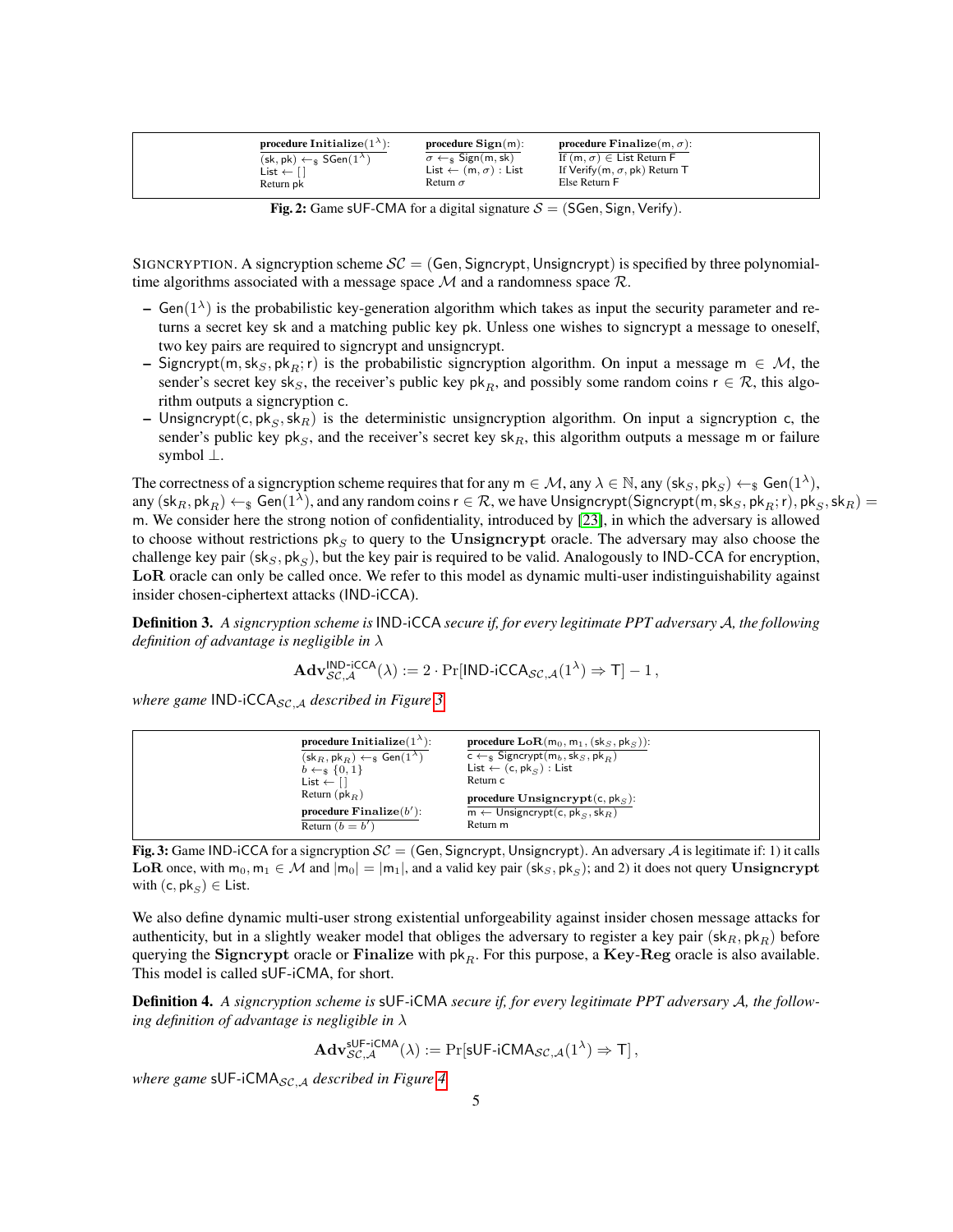<span id="page-5-1"></span>

Fig. 4: Game sUF-iCMA for a signcryption  $SC = (Gen, Signcrypt, Unsigncrypt)$ .

REMARK. We assume one can confirm the validity of a key pair using an efficient algorithm isValid, which is usually the case for practical schemes. Under this assumption, one could omit the key pair validity restriction in the adversary legitimacy definition in the IND-iCCA security model, and require the signcryption algorithm to internally check for sender key pair validity. This does not apply to the key registration oracle in the unforgeability game, as this is conditioning the adversary to provide valid key pairs for the *receivers* (note that this check cannot be done internally by the signcryption algorithm). However, one could remove the validity check restriction in Finalize, and require that the unsigncryption algorithm does check for receiver key pair validity.

# <span id="page-5-0"></span>4 Compositions with Randomness Reuse

In this section we look at black-box compositions of signature and encryption under randomness reuse. We describe properties that are sufficient for the encrypt-then-sign and sign-then-encrypt constructions with shared randomness to yield secure signcryption schemes, and prove the corresponding composition theorems. Our proposed framework gives rise to signcryption schemes that attain full insider security in dynamic multi-user models. We defer a discussion on instantiability to Section [5.](#page-9-0)

#### 4.1 Composition-enabling properties

PARTITIONED SCHEMES, COMPATIBILITY, AND CONDITIONAL INJECTIVITY. The notion of joint signature and encryption in the public-key setting with randomness reuse implies that the signature and encryption algorithms share the same randomness space. In order to clarify the concept and simplify the security proofs, we will restrict our attention to *partitioned* schemes [\[10\]](#page-14-18). Furthermore, to enable composition under randomness reuse, we also require the signature and encryption schemes to be *compatible*. We formalize these notions next.

Definition 5 (Partitioned schemes). *We say a signature scheme is* partitioned*, if its signature space is composed of pairs* (σ, R)*, where the signature generation algorithm calculates* R *independently of the input message* and keys. More precisely, we require that experiment  $\text{Indep}_S$  in Figure [5](#page-6-0) returns  $\text{T}$  with probability 1 for all *messages*  $m_0$  *and*  $m_1$  *in the appropriate space. Similarly, an encryption scheme is partitioned, if its ciphertext*  $space$  is composed of pairs  $(c, R)$  and experiment  $\textbf{Indep}_{\mathcal{E}}$  in Figure [5](#page-6-0) returns  $\textsf{T}$  with probability 1 for all *messages*  $m_0$  *and*  $m_1$  *in the appropriate space.* 

Definition 6 (Compatibility). *A signature scheme* S *and an encryption scheme* E *are compatible if they are partitioned, share the same random space* R*, and the experiment* Compatibility *in Figure [5](#page-6-0) returns* T *with probability* 1 *for any messages*  $m_0$  *and*  $m_1$  *in the appropriate spaces.* 

Finally, we also require the following injectivity properties in partitioned schemes, which essentially state that, once the randomness dependent component R is fixed, and for any fixed key pair, the signature generation and encryption algorithms become injective mappings from the message space onto the signature and ciphertext spaces, respectively. We observe that these properties can be relaxed to computational hardness assumptions, and all our results still go through.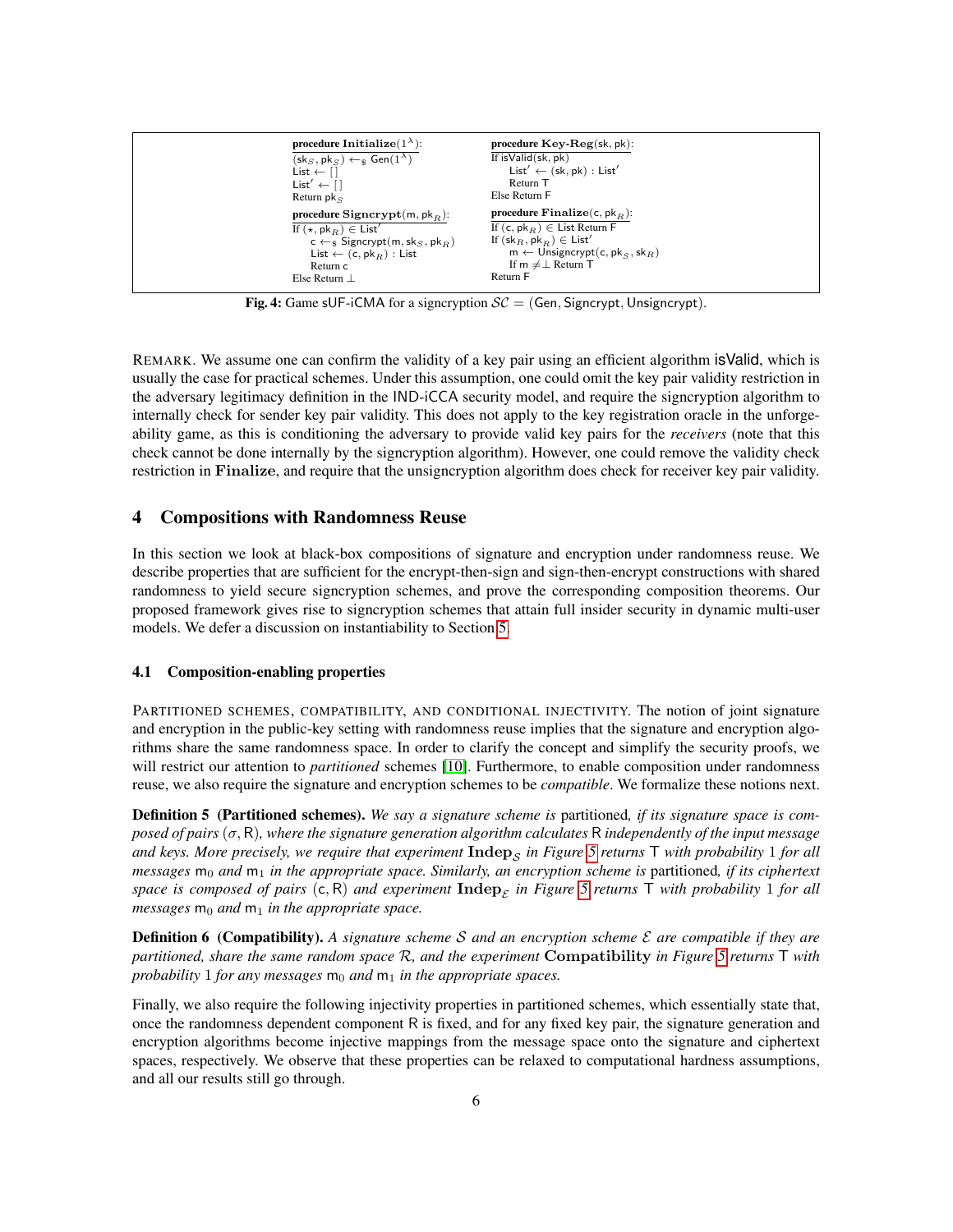<span id="page-6-0"></span>

| test Indep <sub>S</sub> $(m_0, m_1)$ :<br>$(\mathsf{sk}_0, \mathsf{pk}_0) \leftarrow \mathsf{s} \mathsf{SGen}(1^{\lambda})$ | test Indep <sub><math>\varepsilon</math></sub> $(m_0, m_1)$ :<br>$(\mathsf{sk}_0, \mathsf{pk}_0) \leftarrow \mathsf{g} \mathsf{EGen}(1^{\lambda})$ | test Compatibility $s \in (m_0, m_1)$ :                                                                                                                                  |
|-----------------------------------------------------------------------------------------------------------------------------|----------------------------------------------------------------------------------------------------------------------------------------------------|--------------------------------------------------------------------------------------------------------------------------------------------------------------------------|
| $(\mathsf{sk}_1, \mathsf{pk}_1) \leftarrow_{\mathsf{R}} \mathsf{SGen}(1^{\lambda})$                                         | $(\mathsf{sk}_1, \mathsf{pk}_1) \leftarrow_{\mathsf{s}} \mathsf{EGen}(1^{\lambda})$                                                                | $(\mathsf{sk}_0, \mathsf{pk}_0) \leftarrow_{\mathsf{s}} \mathsf{SGen}(1^{\lambda})$<br>$(\mathsf{sk}_1, \mathsf{pk}_1) \leftarrow \mathsf{s} \mathsf{EGen}(1^{\lambda})$ |
| $r \leftarrow \in \mathcal{R}$                                                                                              | $r \leftarrow s \mathcal{R}$                                                                                                                       | $r \leftarrow R$                                                                                                                                                         |
| $(\sigma_0, R_0) \leftarrow$ Sign(m <sub>0</sub> , sk <sub>0</sub> ; r)                                                     | $(c_0, R_0) \leftarrow \mathsf{Enc}(m_0, \mathsf{pk}_0; r)$                                                                                        | $(\sigma, R_0) \leftarrow$ Sign $(m_0, sk_0; r)$                                                                                                                         |
| $(\sigma_1, R_1) \leftarrow$ Sign(m <sub>1</sub> , sk <sub>1</sub> ; r)                                                     | $(c_1, R_1) \leftarrow \text{Enc}(m_1, pk_1; r)$                                                                                                   | $(c, R_1) \leftarrow Enc(m_1, pk_1; r)$                                                                                                                                  |
| Return $(R_0 = R_1)$                                                                                                        | Return $(R_0 = R_1)$                                                                                                                               | Return $(R_0 = R_1)$                                                                                                                                                     |

Fig. 5: Partitioning and compatibility tests for a partitioned signature  $S = (SGen, Sign, Verify)$ , and a partitioned public-key encryption  $\mathcal{E} = (EGen, Enc, Dec).$ 

Definition 7 (Conditional injectivity). *We say a partitioned signature scheme is* conditionally injective *if for all key pairs* (sk, pk)*, all messages* m *and signatures* (σ, R) *in the appropriate spaces, it holds that:*

Sign(m, sk) = 
$$
(\sigma, R) \land \sigma \neq \sigma' \Rightarrow
$$
 Verify(m,  $(\sigma', R)$ , pk) = F.

*We say a partitioned encryption scheme is* conditionally injective *if for all key pairs* (sk, pk)*, messages* m *and ciphertexts* (c, R) *in the appropriate spaces, it holds that:*

$$
Enc(m, pk) = (c, R) \land c \neq c' \Rightarrow Dec((c', R), sk) \neq m.
$$

REPRODUCIBILITY. Following the approach of Bellare et al. [\[4\]](#page-14-4), we introduce new notions of *reproducibility* that allow identifying encryption and signature schemes for which it is possible to prove that randomness reuse does not hurt the security of compositions.

Definition 8 (Reproducibility). *We say that a signature scheme is* reproducible *if there exists a deterministic*  $p$ olynomial-time reproduction algorithm  $\mathsf{Rep}_\mathcal{S}$  *(resp.*  $\mathsf{Rep}_\mathcal{E}$ *) taking a message, a secret key, and a value*  $\mathsf R$  *such* that experiment  $\text{Rep}_{\mathcal{S}}$  (resp.  $\text{Rep}_{\mathcal{E}}$ ) in Figure [6](#page-6-1) returns T with overwhelming probability for all messages  $\textsf{m}$ *in the appropriate space.*

<span id="page-6-1"></span>

| test $\mathbf{Rep}_{\mathcal{S}}(m)$ :<br>$(\mathsf{sk}, \mathsf{pk}) \leftarrow_{\mathsf{s}} \mathsf{SGen}(1^{\lambda})$<br>$r \leftarrow_{\mathfrak{D}} \mathcal{R}$<br>$(\sigma, R) \leftarrow$ Sign(m, sk; r)<br>$\sigma' \leftarrow_{\rm s} {\rm Rep}_{\rm s}(m, {\rm sk}, R)$ | test $\mathbf{Rep}_{\mathcal{E}}(m)$ :<br>$(\mathsf{sk}, \mathsf{pk}) \leftarrow_{\$} \mathsf{EGen}(1^{\lambda})$<br>$r \leftarrow_{\Re} \mathcal{R}$<br>$(c, R) \leftarrow Enc(m, pk; r)$<br>$c' \leftarrow_s \text{Rep}_{\mathcal{E}}(m, sk, R)$ |
|-------------------------------------------------------------------------------------------------------------------------------------------------------------------------------------------------------------------------------------------------------------------------------------|----------------------------------------------------------------------------------------------------------------------------------------------------------------------------------------------------------------------------------------------------|
| Return ( $\sigma = \sigma'$ )                                                                                                                                                                                                                                                       | Return $(c = c')$                                                                                                                                                                                                                                  |

Fig. 6: Reproducibility test for a partitioned signature  $S = (SGen, Sign, Verify)$  with reproducibility algorithm Rep<sub>S</sub>, and a partitioned public-key encryption  $\mathcal{E} = (E$ Gen, Enc, Dec) with reproducibility algorithm Rep $_{\mathcal{E}}$ .

Intuitively, the schemes are reproducible if it is possible to reconstruct a valid signature (resp. ciphertext) without having explicit access to the random coins, but instead having access to the secret key. We note that this property seems natural for encryption schemes, where knowledge of the secret key may "compensate" for the lack of knowledge of the implicit randomness. As for signature schemes, this property may seem less natural, as the reproducibility algorithm should be able to produce valid signatures, while having access to apparently less information than the signature generation algorithm itself. However, one can easily see that if  $R = r$ , then a signature scheme is trivially reproducible. Furthermore, Matsuda et al. [\[18\]](#page-14-10) present various (standard model) signature schemes that, not having this characteristic, are shown to be reproducible. We note that our formalization defines reproducibility as a property of a single scheme, and not as a property of a pair of schemes. We see this as an important definitional choice in ensuring that our framework can be extended to reason about randomness reuse between other cryptographic primitives.

#### 4.2 Security under randomness-dependent attacks

We introduce two new attack models, one for encryption and one for digital signatures. In a nutshell, these models allow messages queried by the adversaries to the relevant oracles to depend on the randomness component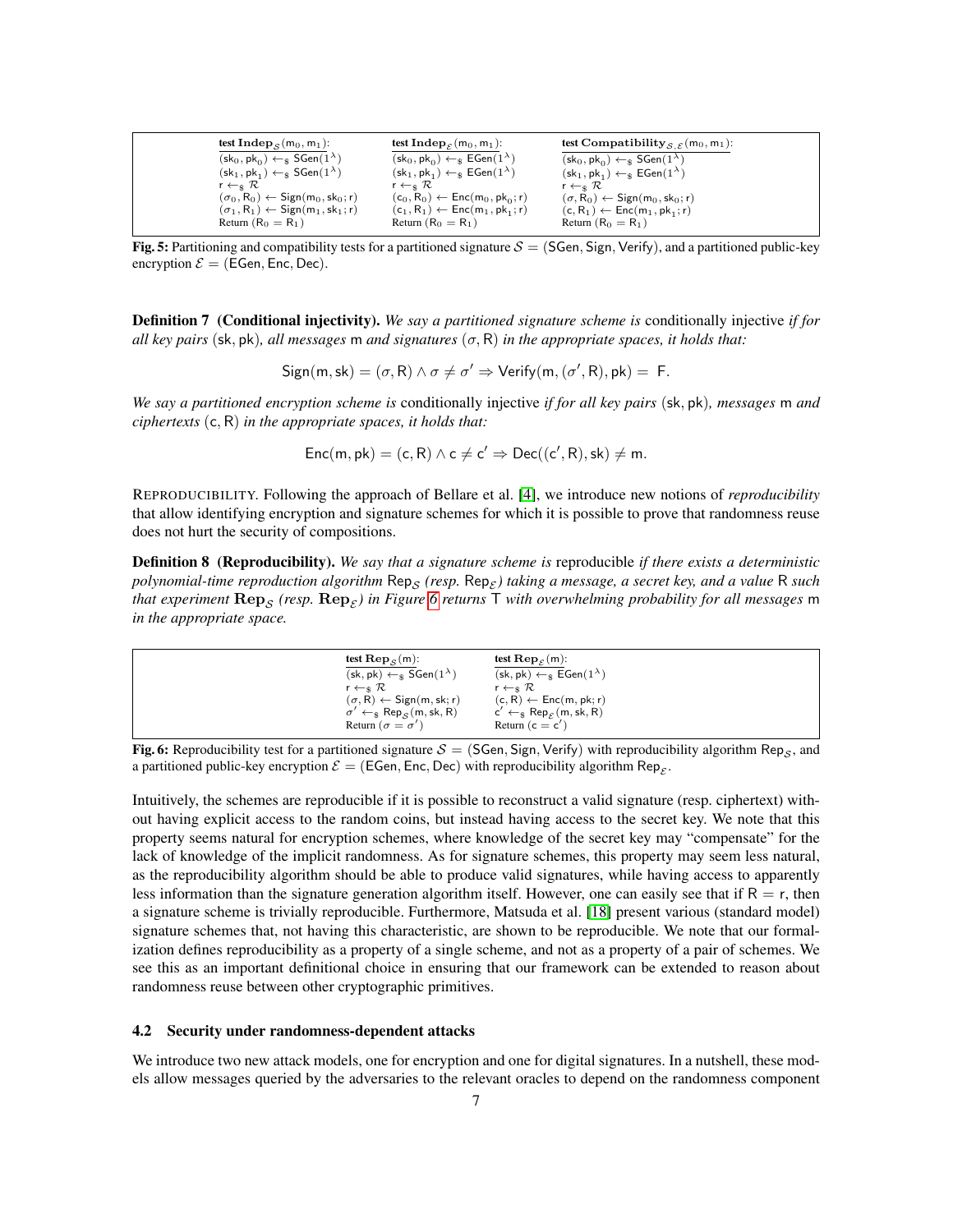R, so this is provided to the adversary in advance. These models are specific for partitioned schemes and aimed at proving security under randomness reuse. We defer considerations on the feasibility of achieving this level of security to the following section.

SECURITY OF ENCRYPTION UNDER RANDOMNESS-DEPENDENT ATTACKS. We define a new security model for encryption, which we call "indistinguishability under randomness-dependent chosen-ciphertext attacks" (IND-RDA). This new model is similar to IND-CCA except that the adversary receives the R component for the challenge in the beginning of the game. To capture this notion of security, rather than partitioning the encryption algorithm, we simply encrypt the fixed all-zeros message at the beginning of the game, in order to obtain a pair  $(r, R)$ . Note that, since R is guaranteed not to depend on the message, we have that reusing r to produce the challenge ciphertext will yield a consistent security game definition.

Definition 9. *A public-key encryption scheme is* IND*-*RDA *secure if, for every legitimate PPT adversary* A*, the following definition of advantage is negligible in* λ

$$
\mathbf{Adv}_{\mathcal{E},\mathcal{A}}^{\mathsf{IND-RDA}}(\lambda) := 2 \cdot \Pr[\mathsf{IND-RDA}_{\mathcal{E},\mathcal{A}}(1^{\lambda}) \Rightarrow \mathsf{T}] - 1\,,
$$

*where game*  $IND-RDA<sub>E,A</sub>$  *described in Figure* [7.](#page-7-0)

<span id="page-7-0"></span>

Fig. 7: Game IND-RDA for a partitioned public-key encryption  $\mathcal{E} = (EGen, Enc, Dec)$ . An adversary A is legitimate if: 1) it calls LoR once, with  $m_0, m_1 \in \mathcal{M}$  and  $|m_0| = |m_1|$ ; and 2) it never calls Dec on  $(c, R) \in$  List.

SECURITY OF SIGNATURES UNDER RANDOMNESS-DEPENDENT ATTACKS. We also introduce a new security notion for partitioned signature schemes, which we call "strong unforgeability under randomness-dependent chosen message attacks" (sUF-RDA). This new model is similar to sUF-CMA, with the caveat that calls to the Sign oracle are done in two steps. On a first interaction, the adversary obtains the randomness component for the signature scheme, and in the next step it provides the message on which the full signature is generated.

Definition 10. *A digital signature scheme is* sUF*-*RDA *secure if, for every legitimate PPT adversary* A*, the following definition of advantage is negligible in* λ

$$
\mathbf{Adv}_{\mathcal{S},\mathcal{A}}^{\mathsf{sUF-RDA}}(\lambda) := \Pr[\mathsf{sUF-RDA}_{\mathcal{S},\mathcal{A}}(1^\lambda) \Rightarrow \mathsf{T}],
$$

*where game* sUF-RDA<sub>S, A</sub> *described in Figure [8.](#page-7-1)* 

<span id="page-7-1"></span>

Fig. 8: Game sUF-RDA for a partitioned signature  $S = (SGen, Sign, Verify)$ .

It is clear that the security notion IND-RDA implies IND-CCA, and that sUF-RDA implies sUF-CMA. On the other hand, it is easy to find counterexamples showing that IND-CCA does not imply IND-RDA, nor does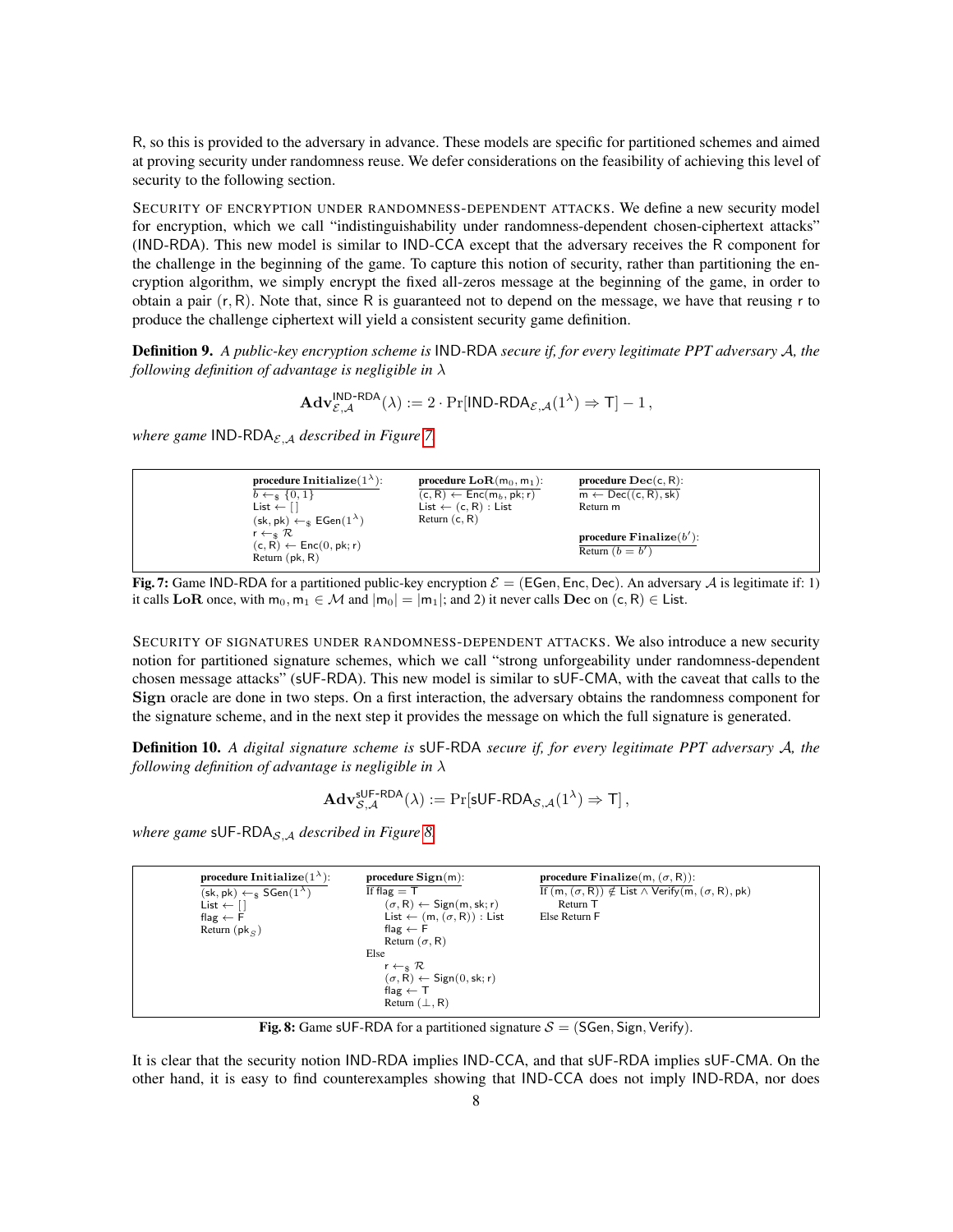sUF-CMA imply sUF-RDA: simply construct a scheme based on an encryption/signature algorithm that returns the secret key when the input message is a fixed function of (e.g., equal to) the randomness component. We note that such counterexamples can be constructed even if the underlying schemes are reproducible, which shows reproducibility is not sufficient to imply randomness-dependent security.

#### 4.3 Secure compositions under randomness reuse

Let a digital signature S and a public-key encryption  $\mathcal E$  be two *compatible* schemes, with randomness space  $\mathcal R$ . Our first construction, denoted EtS and described in Figure [9,](#page-8-0) produces a signcryption scheme from  $\mathcal E$  and  $\mathcal S$ in an encrypt-then-sign composition with randomness reuse. Conversely, in the StE construction,  $\mathcal E$  and  $\mathcal S$  are used in a sign-then-encrypt composition as shown in Figure [10,](#page-8-1) also with randomness reuse. We observe that we adopt the strategy proposed by An et al. [\[2\]](#page-14-1) to achieve security in the multi-user model, by always including the receiver's public key in the signed data, and always including the sender's public key in the encrypted payload, so that it can be checked for consistency upon decryption<sup>[3](#page-8-2)</sup>.

<span id="page-8-0"></span>

| algorithm Gen $(1^{\lambda})$ :                                                        | algorithm Signcrypt(m, sk <sub>S</sub> , pk <sub>S</sub> , pk <sub>R</sub> ):                                      | algorithm Unsigncrypt $(\hat{c},pk_S, sk_B, pk_B)$ :                                                               |
|----------------------------------------------------------------------------------------|--------------------------------------------------------------------------------------------------------------------|--------------------------------------------------------------------------------------------------------------------|
| $(\mathsf{sk}_1, \mathsf{pk}_1) \leftarrow \mathsf{s} \mathsf{SGen}(1^{\lambda})$      | $(\mathsf{sk}_1, \mathsf{sk}_2) \leftarrow \mathsf{sk}_S; (\mathsf{pk}_1, \mathsf{pk}_2) \leftarrow \mathsf{pk}_R$ | $(\mathsf{pk}_1, \mathsf{pk}_2) \leftarrow \mathsf{pk}_S; (\mathsf{sk}_1, \mathsf{sk}_2) \leftarrow \mathsf{sk}_R$ |
| $(\mathsf{sk}_2, \mathsf{pk}_2) \leftarrow_{\mathsf{S}} \mathsf{EGen}(1^{\lambda})$    | $r \leftarrow s \mathcal{R}$                                                                                       | $(c, \sigma, R) \leftarrow \hat{c}$                                                                                |
| $({\sf sk}, {\sf pk}) \leftarrow (({\sf sk}_1, {\sf sk}_2), ({\sf pk}_1, {\sf pk}_2))$ | $(c, R) \leftarrow \mathsf{Enc}((m, pk_s), pk_2; r)$                                                               | $(m, pk'_{S}) \leftarrow Dec((c, R), sk_{2})$                                                                      |
| Return (sk, pk)                                                                        | $(\sigma, R) \leftarrow$ Sign((c, R, pk <sub>R</sub> ), sk <sub>1</sub> ; r)                                       | If $pk_S = pk'_S \wedge Verify((c, R, pk_B), (\sigma, R), pk_1)$                                                   |
|                                                                                        | $\hat{c} \leftarrow (c, \sigma, R)$                                                                                | Return m                                                                                                           |
|                                                                                        | Return ĉ                                                                                                           | Return $\perp$                                                                                                     |

Fig. 9: EtS construction with randomness reuse.

<span id="page-8-1"></span>

| algorithm $Gen(1^{\lambda})$ :                                                                                                                                                | algorithm Signcrypt(m, sk <sub>S</sub> , pk <sub>S</sub> , pk <sub>B</sub> ):                                      | algorithm Unsigncrypt $(\hat{c}, pk_S, sk_R, pk_B)$ :                                                                                             |
|-------------------------------------------------------------------------------------------------------------------------------------------------------------------------------|--------------------------------------------------------------------------------------------------------------------|---------------------------------------------------------------------------------------------------------------------------------------------------|
| $(\mathsf{sk}_1, \mathsf{pk}_1) \leftarrow \mathsf{s} \mathsf{SGen}(1^{\lambda})$                                                                                             | $(\mathsf{sk}_1, \mathsf{sk}_2) \leftarrow \mathsf{sk}_S; (\mathsf{pk}_1, \mathsf{pk}_2) \leftarrow \mathsf{pk}_B$ | $(\mathsf{pk}_1, \mathsf{pk}_2) \leftarrow \mathsf{pk}_S; (\mathsf{sk}_1, \mathsf{sk}_2) \leftarrow \mathsf{sk}_R$<br>$(c, R) \leftarrow \hat{c}$ |
| $(\mathsf{sk}_2, \mathsf{pk}_2) \leftarrow_{\mathsf{R}} \mathsf{EGen}(1^{\lambda})$<br>$({\sf sk}, {\sf pk}) \leftarrow (({\sf sk}_1, {\sf sk}_2), ({\sf pk}_1, {\sf pk}_2))$ | $r \leftarrow s \mathcal{R}$<br>$(\sigma, R) \leftarrow$ Sign((m, pk <sub>B</sub> ), sk <sub>1</sub> ; r)          | $(m, \sigma, \mathrm{pk}_S') \leftarrow \mathrm{Dec}((c, R), sk_2)$                                                                               |
| Return $(\mathsf{sk}, \mathsf{pk})$                                                                                                                                           | Return Enc((m, $\sigma$ , pk <sub>s</sub> ), pk <sub>2</sub> ; r)                                                  | If $pk_{S} = pk'_{S} \wedge Verify(m, (\sigma, R), pk_{1})$                                                                                       |
|                                                                                                                                                                               |                                                                                                                    | Return m<br>Else Return $\perp$                                                                                                                   |

Fig. 10: StE construction with randomness reuse.

The following theorems state the security guarantees provided by these constructions. The proofs can be found in the appendix.

<span id="page-8-3"></span>Theorem 1 (Security of the EtS construction). *Suppose signature scheme* S *and encryption scheme* E *are compatible and that* S *is conditionally injective. Then the following hold:*

*1) If* E *is reproducible and* S *is* sUF*-*RDA *secure, then the resulting* EtS *construction is* sUF*-*iCMA *secure. 2) If* S *is reproducible and* E *is* IND*-*CCA *secure, then the resulting* EtS *construction is* IND*-*iCCA *secure.*

<span id="page-8-4"></span>Theorem 2 (Security of the StE construction). *Suppose signature scheme* S *and encryption scheme* E *are compatible and that*  $\mathcal E$  *is conditionally injective. Then the following hold:* 

*1) If* S *is reproducible and* E *is* IND*-*RDA *secure, then the resulting* StE *construction is* IND*-*iCCA *secure. 2) If* E *is reproducible, and* S *is* sUF*-*CMA *secure, then the resulting* StE *construction is* sUF*-*iCMA *secure.*

We note that we obtain chosen-ciphertext security and strong unforgeability, both against insider attackers, even though this could not be achieved simultaneously by plain sequential composition without randomness reuse. The intuition behind the proofs of both theorems is the following. All proofs require simulating challenge signcryptions with shared randomness across encryption and signatures, and such signcryptions must embed a challenge from a signature or encryption security game. If one tried to reduce directly to the standard notions of security for signature and encryption, this proof strategy would fail, as one needs to commit to challenge messages before having access to the randomness associated with the challenge. For example, this means that one

<span id="page-8-2"></span><sup>&</sup>lt;sup>3</sup> The overhead of encrypting the public key can be greatly reduced by encrypting its image under a collision-resistant hash function, or using an efficient tag-based PKE as proposed in [\[18\]](#page-14-10).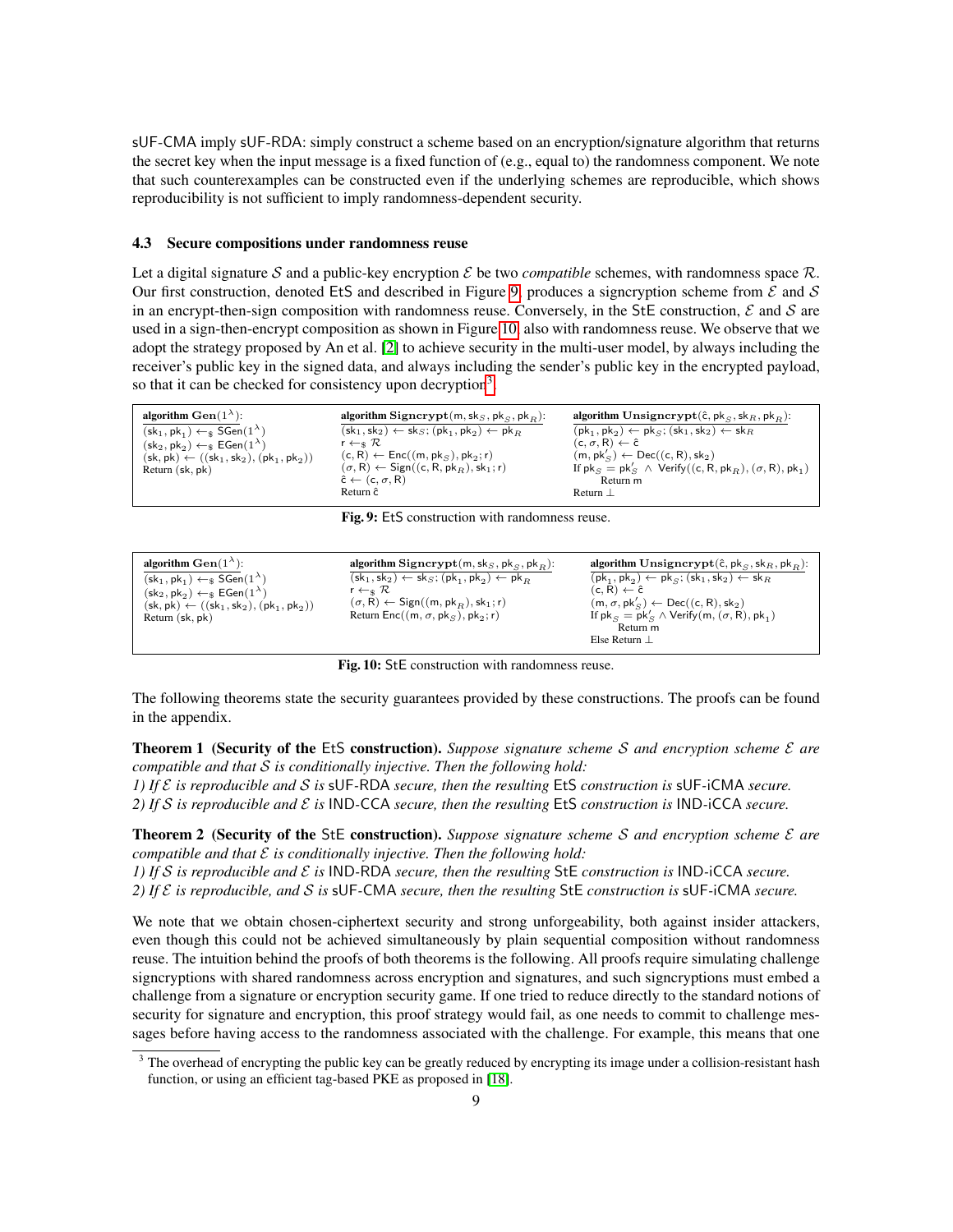would not be able to request a signature on a ciphertext which shares the same randomness, as this randomness is totally hidden from us. The randomness-dependent attack models fix this problem by allowing adversaries to have access to the randomness components R in challenge encryptions and signatures before committing to a challenge message. Having access to R, one can simulate signatures and encryptions using the reproducibility properties of the schemes. For example, when proving that the StE construction is IND-iCCA secure by reducing to the IND-RDA property of the encryption scheme, one constructs the challenge signcryption as follows. When the adversary provides two challenge messages  $(m_0, m_1)$ , one first obtains R and then uses the reproducibility property of S to simulate signatures  $\sigma_0$  and  $\sigma_1$  on the challenge messages. One then queries the LoR oracle on the resulting message/signature pairs  $(m_0||\sigma_0, m_1||\sigma_1)$ . The challenge will then be guaranteed to be correctly simulated with randomness reuse. We note that key registration is required for the unforgeability proofs, as the secret keys required to run the reproducibility algorithms must be provided by the adversary. This is not an issue in the chosen-ciphertext security proofs, since the sender's secret key must always be provided to the  $LoR$ oracle (i.e., this is the case even in the standard dynamic multi-user model for signcryption).

REMARK. The proofs of the theorems actually establish a slightly stronger result than that stated in the theorems. Indeed, the results would still go through if the randomness-dependent security models are modified in line with the weaker notions of generalized chosen-ciphertext security [\[2\]](#page-14-1) and existential unforgeability. We have chosen not to include the details in the presentation for the sake of clarity.

REMARK. Our constructions aim to minimize the overhead of the resulting signcryption scheme. For this reason, StE construction does *not* include the full signature inside the ciphertext — notice that R is not included inside the ciphertext. We remark that by including the full signature we could relax the security requirements of the signature to *weak* unforgeability, whilst still achieving *strong* unforgeability for the resulting composed signcryption scheme. This security amplification is accomplished by combining the extra binding provided by the randomness sharing with the conditional injectivity of the algorithms.

REMARK. The combination of randomness-dependent security and reproducibility for encryption schemes may be of independent interest in the design of multi-recipient encryption schemes with randomness reuse. Indeed, it is straightforward to show that for schemes displaying both properties the techniques proposed by Bellare et al. [\[4\]](#page-14-4) can be adapted to prove security under a stronger model than that originally adopted. Recall that in [\[4\]](#page-14-4) the adversary can place parallel challenge queries of  $n$  message pairs to the challenge oracle, and this will return  $n$  ciphertexts under  $n$  different public keys. The returned ciphertexts share the same encryption randomness. Applying our techniques, one can give extra power to the adversary in that it need not be restricted to making parallel challenge queries, but may choose challenge messages adaptively after seeing ciphertexts that share the same randomness. Note that security can even be proven in an analogue of the key registration model, in which the adversary can choose some keys maliciously.

# <span id="page-9-0"></span>5 Instantiating the Constructions

#### 5.1 Security under randomness-dependent attacks

One interesting aspect of our results is the requirement for a stronger security guarantee from the underlying signature and encryption components, in order to obtain security under randomness reuse. Concretely, this translates into the randomness-dependent attack models we have introduced in the previous section and raises the obvious question of how likely it is that off-the-shelf public-key encryption or signature schemes meet this level of security. Although we have no positive results for signature schemes in the standard model, we will show in this section that the class of encryption schemes achieving randomness-dependent security is potentially large, simply by looking at KEM/DEM paradigms for constructing PKEs. In fact, the Kurosawa–Desmedt [\[17\]](#page-14-13) appears as a notably efficient example that falls within our general framework. This observation allows to go beyond the efficiency levels both in terms of computational load and bandwidth of the previously most efficient standard model constructions.

RDA-SECURE SIGNATURE SCHEMES. For signature schemes, and restricting our attention to constructions whose security does not rely on random oracles, we found that current signature schemes do not meet this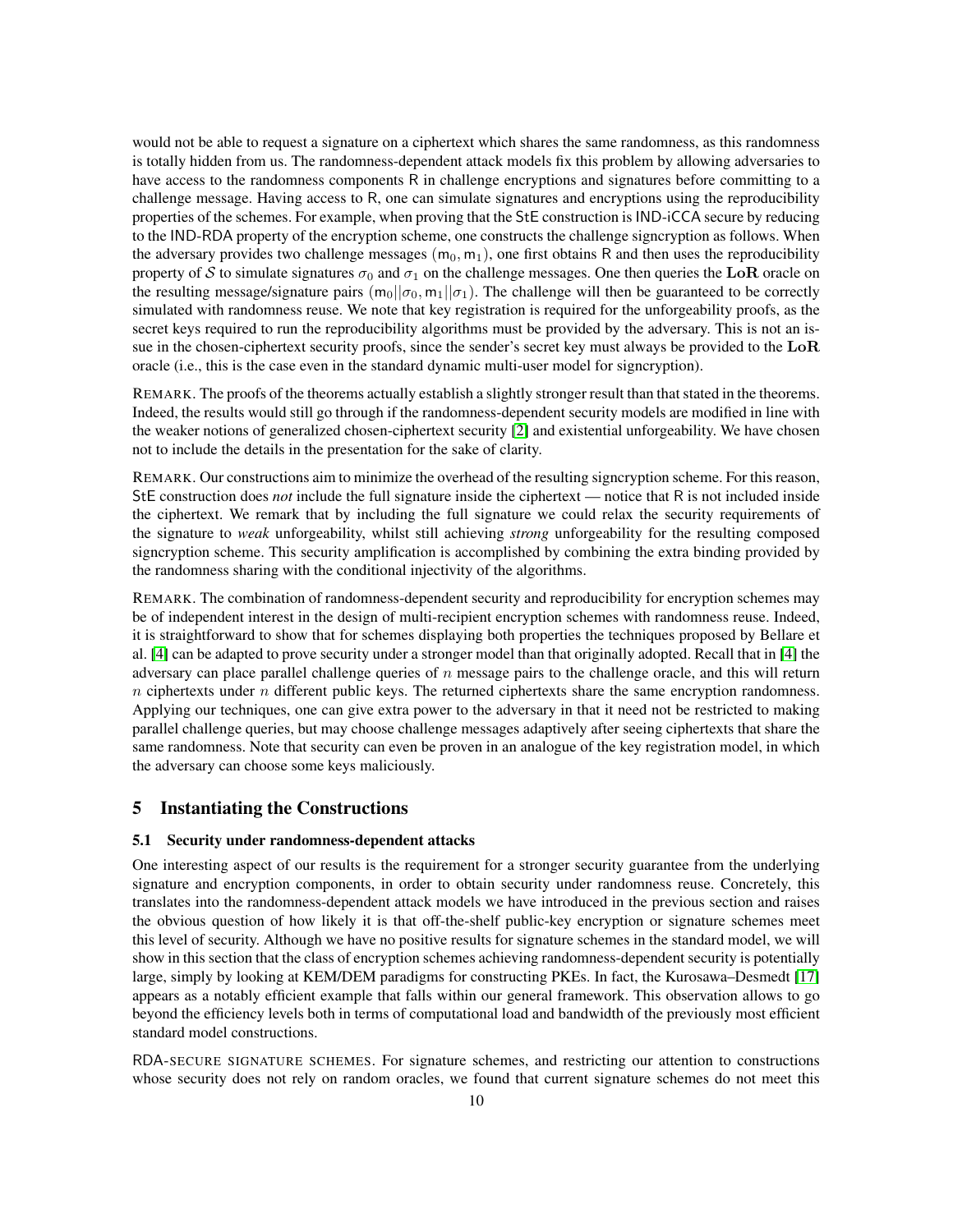level of security. The typical problem, which occurs for example in the Boneh–Boyen signature scheme, is that the security proof critically relies on the ability to postpone the release of the randomness-dependent signature component until after the adversary has provided the message to be signed. This is a possible explanation for the lack of EtS-like constructions with randomness reuse in the standard model. If we admit random oracles, then one can consider any deterministic signature scheme, and randomness reuse no longer makes much sense as an optimization. Luckily, a RDA-secure signature is only required for the EtS construction. We therefore concentrate our attention on StE compositions, where the randomness-dependent security requirement applies only to the underlying encryption scheme.

RDA-SECURE ENCRYPTION FROM THE KEM/DEM PARADIGM. The first formalization of a KEM/DEM composition theorem was presented by Cramer and Shoup in their seminal paper on chosen-ciphertext-secure publickey encryption [\[12\]](#page-14-11). To simplify our discussion, we will restrict our attention to KEMs where the ciphertext is public-key independent [\[3\]](#page-14-19), i.e., where the user-specific components of the public key passed to encapsulation are not used to calculate the ciphertext c, but only in the calculation of the secret key<sup>[4](#page-10-0)</sup> k. We observe that PKE constructed from KEM/DEM schemes such as the ones we consider are naturally partitioned, and that the KEM ciphertext can be seen as the R component of the PKE ciphertext.

The KEM/DEM composition theorem in [\[12\]](#page-14-11) roughly goes as follows. One performs a single game hop, modifying the IND-CCA game so that, rather than using the secret key output by the KEM in the challenge ciphertext generation, one uses a random secret key as input to the DEM. The definition of the decryption oracle is also modified consistently with this change. The transition between the two games can then be reduced to the KEM security assumption. The adversary's advantage in the second game can finally be reduced to the security of the DEM, as the secret key being used for data encapsulation is totally unrelated to that output by the KEM.

The same proof strategy can easily be adapted to show that KEM/DEM composition yields a RDA-secure PKE. To see this, observe that the KEM adversary constructed in the proof outlined above is able to obtain the challenge ciphertext (i.e., the R component in the PKE ciphertext) right at the beginning of the game, independently of the PKE adversary's actions. Furthermore, the DEM attacker constructed in the final step of the proof can generate the KEM ciphertext for the challenge right at the beginning. We can therefore conclude that the KEM/DEM construction initially proposed by Cramer and Shoup achieves randomness dependent chosenciphertext security without any modification. This result shows how our framework generalizes the results published in [\[18\]](#page-14-10), in which the authors define reproducibility over KEMs, and then prove security of a signcryption scheme constructed from a KEM, a DEM and a signature scheme, in a StE construction with randomness reuse across the KEM and the signature schemes.

REMARK. The authors in [\[18\]](#page-14-10) actually present their results based on a notion of a tag-based KEM that allows them to bind the sender's public key to the KEM ciphertext, rather than encrypting it together with the payload, but the KEM/DEM composition theorem they rely on does not take advantage of this binding and is a particular case of the one we describe above. Indeed, it is interesting that the tag-KEM/DEM composition paradigm proposed in [\[1\]](#page-14-16) does *not* immediately yield RDA-secure schemes. The problem here is that the tag-KEM ciphertext can only be obtained after the tag has been defined, and this depends on the encrypted message in the hybrid construction of [\[1\]](#page-14-16).

RDA-SECURE ENCRYPTION FROM WEAKENED KEY ENCAPSULATION. Hofheinz and Kiltz [\[14\]](#page-14-12) propose an alternative KEM/DEM composition framework in which the security of the KEM can be weakened, as long as the DEM scheme satisfies a stronger notion of security known as one-time authenticated encryption. Such schemes can be constructed using the encrypt-then-mac approach, but no length-preserving solutions exist [\[14\]](#page-14-12). Interestingly this hybrid encryption paradigm preserves the independence between KEM and DEM components that allowed our extension to randomness-dependent attacks to go through. Indeed, the proof for the composition theorem in [\[14\]](#page-14-12) follows a similar structure as that described above. This means that restricting our attention to (weak) KEM schemes where ciphertexts are public key independent, we immediately obtain partitioned and randomness-dependent chosen-ciphertext secure PKEs that can be used to instantiate our signcryption construc-

<span id="page-10-0"></span><sup>4</sup> Such schemes are common, and include those originally proposed by Cramer and Shoup [\[12\]](#page-14-11). Our results could be generalized to schemes that do not meet this constraint, by introducing a notion of partitioned KEM schemes.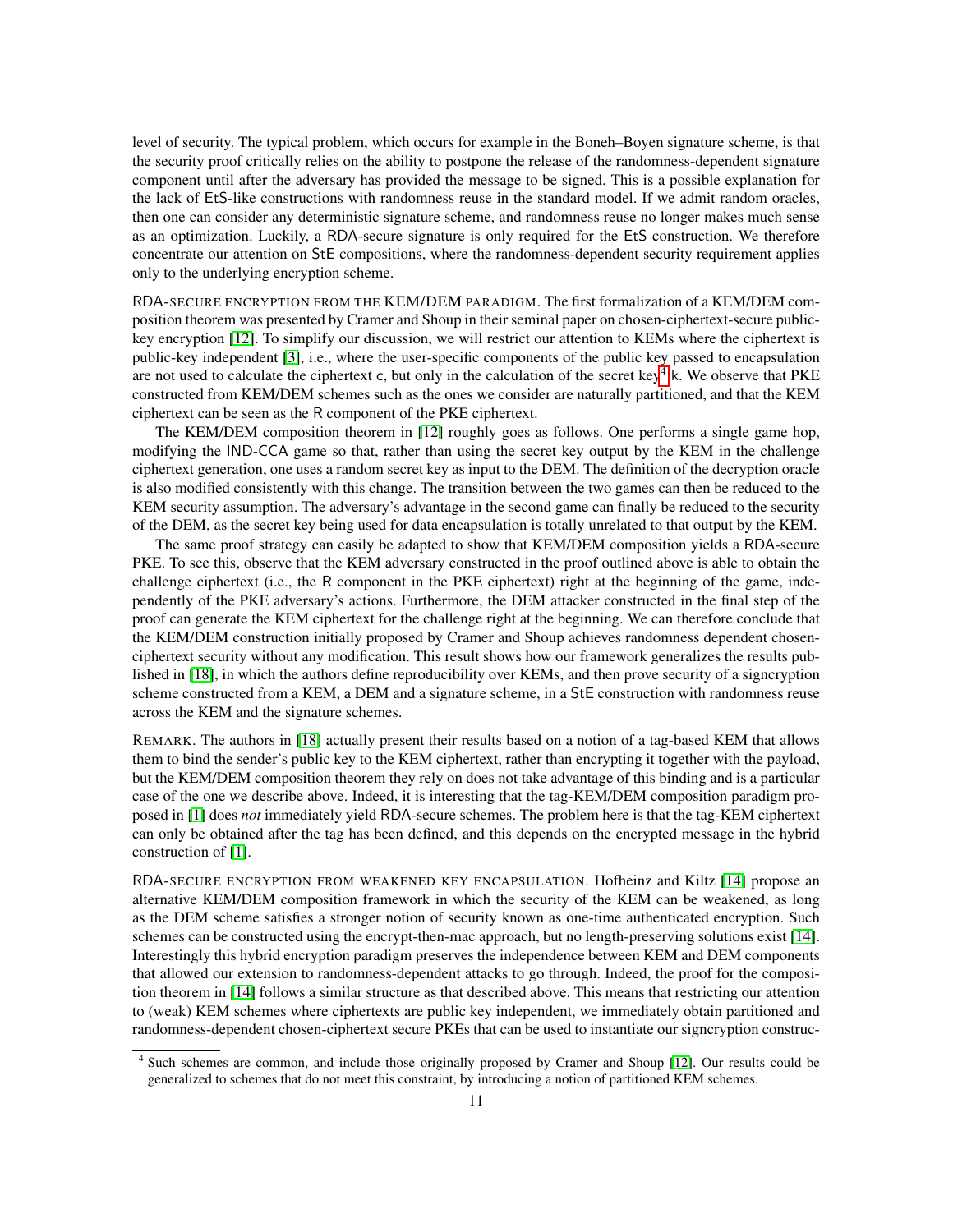tions. Notably, the weak KEM that is used in the very efficient Kurosawa–Desmedt encryption scheme [\[17\]](#page-14-13) has this property.

#### 5.2 Compatibility, reproducibility, and conditional injectivity

Matsuda et al. [\[18\]](#page-14-10) presented an extensive description of schemes that meet compatibility, reproducibility and conditional injectivity properties as required by the generic constructions using a tag-based KEM, a signature and a DEM with randomness reuse. Although the presentation is slightly different, all the schemes used to instantiate their constructions can be used to instantiate our own. However, the Boneh–Boyen signature scheme [\[9\]](#page-14-14) was not considered by [\[18\]](#page-14-10) as a candidate for signcryption schemes constructed under randomness reuse. We present a modified version of this signature scheme in the following subsection that displays the necessary properties, which enables us to use it in the instantiation of our construction. Additionally, the KEM/DEM compositions we have described above, when using a public-key independent KEM and a deterministic DEM which is one-to-one over the messages, also give suitable encryption schemes for instantiation.

#### 5.3 An efficient instantiation

In this section we present a concrete instantiation of our results that, to the best of our knowledge, is the most efficient signcryption providing full insider security without random oracles. The scheme instantiates our StE construction with randomness reuse with the Kurosawa–Desmedt encryption scheme [\[17\]](#page-14-13) and the Boneh–Boyen signature scheme [\[9\]](#page-14-14). On the negative side, the scheme's strong unforgeability is only proven under the key registration restriction. On the other hand, the scheme offers non-repudiation for free, which is inherited from the StE construction: the receiver obtains a valid signature on the recovered message.

THE KUROSAWA–DESMEDT ENCRYPTION SCHEME. We recall the encryption scheme in [\[17\]](#page-14-13). Here, G is a cyclic group of prime order q in which the DDH assumption holds, and  $g_1, g_2 \in \mathbb{G}$  are two random distinct generators. Also, SKE is a one-time authenticated symmetric-key encryption scheme. As referred in the previous section, SKE cannot be assumed to be length-preserving, so we will assume a minimum overhead of size |MAC|, corresponding to a MAC tag. The scheme also requires two hash functions  $H_1 : \mathbb{G} \to \{0,1\}^k$  and  $H_2$ :  $\mathbb{G} \times \mathbb{G} \to \mathbb{Z}_q$ , where the former must be a secure key-derivation function (i.e., entropy smoothing), and the latter must be target collision resistant. We have shown in the previous section that the Kurosawa–Desmedt encryption scheme is partitioned, that it is randomness-dependent chosen-ciphertext-secure and that, when instantiated with a deterministic and one-to-one DEM it is conditionally injective.

To be used in our constructions, we further require the scheme to be reproducible. It is straightforward to show that the scheme satisfies this property. Given a ciphertext  $(c, R)$  under an arbitrary public key, a secret key sk and a message m, the reproducibility algorithm produces a randomness reusing encryption of m as follows. It first takes the  $R = (R_1, R_2)$  and calculates a secret key k precisely as this is done in the decryption algorithm using sk. It then encrypts the m under the DEM using k to obtain the required ciphertext  $(c, R)$ .

| algorithm Gen:                                                                   | algorithm $Enc(m, pk)$ :                          | algorithm $\text{Dec}((c, R), sk)$ :            |
|----------------------------------------------------------------------------------|---------------------------------------------------|-------------------------------------------------|
| $w \leftarrow_{\mathbb{S}} \mathbb{Z}_a, x \leftarrow_{\mathbb{S}} \mathbb{Z}_a$ | $(a, b) \leftarrow pk$                            | $(w, x, y, z) \leftarrow sk$                    |
| $y \leftarrow_{\mathbb{S}} \mathbb{Z}_q, z \leftarrow_{\mathbb{S}} \mathbb{Z}_q$ | $\mathsf{r} \leftarrow_{\mathsf{s}} \mathbb{Z}_a$ | $(R_1, R_2) \leftarrow R$                       |
| $a \leftarrow q_1^w q_2^x, b \leftarrow q_1^y q_2^z$                             | $R_1 \leftarrow q_1^r, R_2 \leftarrow q_2^r$      | $s \leftarrow H_2(R_1, R_2)$                    |
| $sk \leftarrow (w, x, y, z)$                                                     | $s \leftarrow H_2(R_1, R_2)$                      | $K \leftarrow H_1(R_1^{w+ys} \cdot R_2^{x+zs})$ |
| $pk \leftarrow (a, b)$                                                           | $K \leftarrow H_1(a^rb^{sr})$                     | $m \leftarrow$ SKE.Dec(K, c)                    |
| Return (sk, pk)                                                                  | $c \leftarrow$ SKE. Enc $(K, m)$                  | Return m                                        |
|                                                                                  | $R \leftarrow (R_1, R_2)$                         |                                                 |
|                                                                                  | Return $(c, R)$                                   |                                                 |

Fig. 11: The Kurosawa–Desmedt encryption scheme [\[17\]](#page-14-13).

THE BONEH–BOYEN SIGNATURE SCHEME. The Boneh–Boyen signature scheme [\[9\]](#page-14-14) is strongly unforgeable in the standard model. It relies on bilinear groups, and so we briefly recall this notion below.

**Definition 11.** *A bilinear group description*  $\Gamma$  *is a tuple*  $(p, \mathbb{G}_1, \mathbb{G}_2, \mathbb{G}_T, e, q_3, q_4)$  *where:*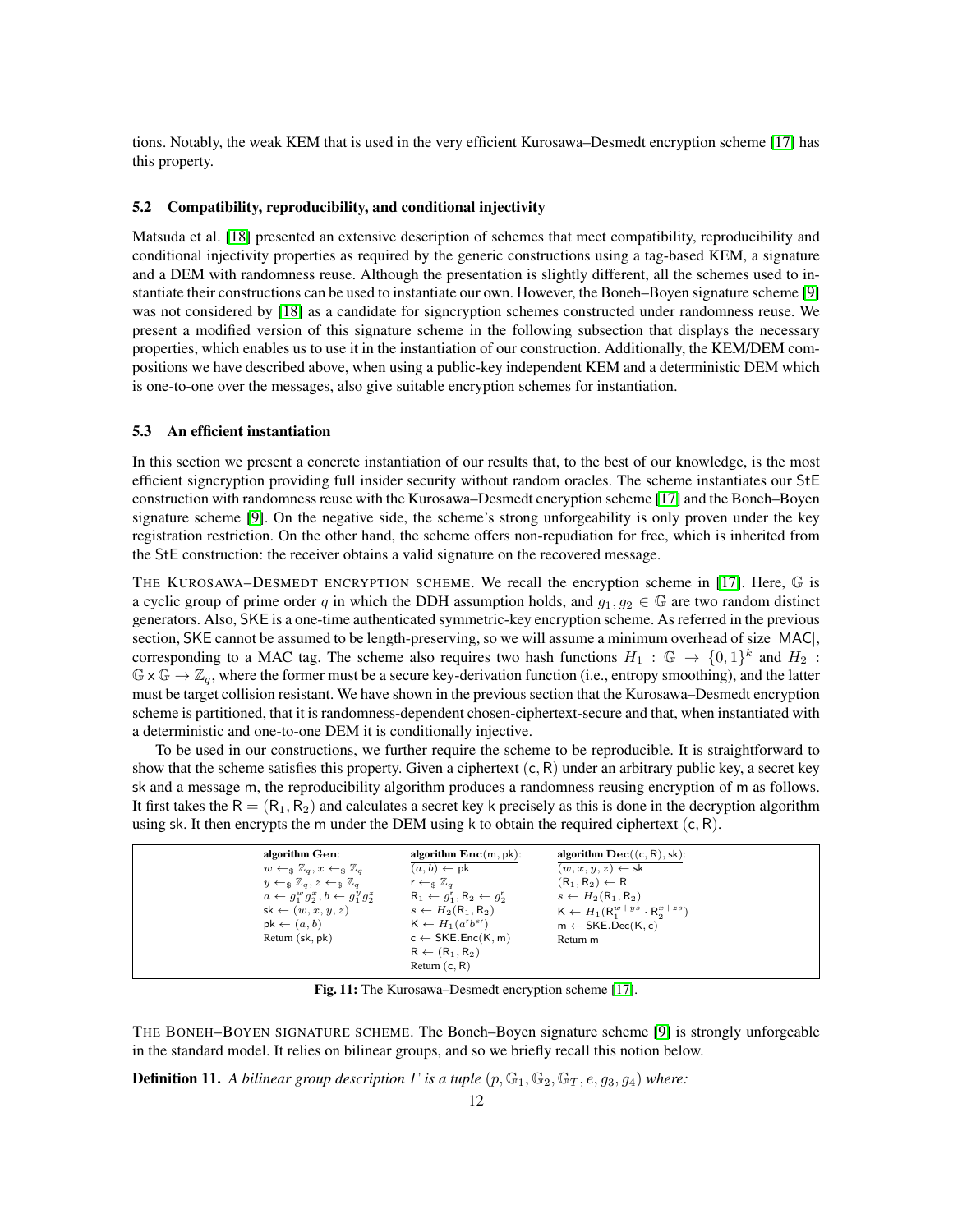- $\mathbb{G}_1$ ,  $\mathbb{G}_2$  *and*  $\mathbb{G}_T$  *are groups of order p with efficiently computable group laws.*
- $-$  g<sub>3</sub> and g<sub>4</sub> are generators of  $\mathbb{G}_1$  and  $\mathbb{G}_2$  respectively.
- $-e$  *is a bilinear pairing*  $e : \mathbb{G}_1 \times \mathbb{G}_2 \to \mathbb{G}_T$ *, i.e., a map satisfying the following properties:* 
	- *Bilinearity:*  $\forall u \in \mathbb{G}_1, \forall v \in \mathbb{G}_2, \forall a, b \in \mathbb{Z}, e(u^a, v^b) = e(u, v)^{ab}$ ;
	- *Non-degeneracy:*  $e(g_3, g_4) \neq 1$  *and is thus a generator of*  $\mathbb{G}_T$ *.*

We present the signature scheme of [\[9\]](#page-14-14) in Figure [12.](#page-12-0) Observe that we slightly modified the signature and verification algorithms to make the scheme compatible with Kurosawa–Desmedt encryption [\[17\]](#page-14-13), i.e., so that signatures present the same R component. Intuitively, we replace the randomness generation operation in the signature algorithm so that, rather than sampling s directly, we obtain it from the R component in a Kurosawa–Desmedt ciphertext. We therefore consider a group  $\mathbb G$  of order q as described by the Kurosawa–Desmedt encryption scheme, with two distinct generators  $g_1, g_2 \in \mathbb{G}$ .

We require an encoding function Map that takes a random element in group  $\mathbb G$  onto an element in the ran-domness space of the Boneh–Boyen signature scheme.<sup>[5](#page-12-1)</sup> This encoding function is fed with the first element in the Kurosawa–Desmedt R component  $g_1^r$ . The second element  $g_2^r$  is simply included as part of the signed message; we use the standard approach of extending the Boneh–Boyen signature scheme to messages of arbitrary length, introducing a collision-resistant hash function  $H: \{0,1\}^* \to \mathbb{Z}_p$ . We note that the apparent loss in efficiency in the signature scheme disappears when one uses this version of the scheme in our StE construction. Also note that the signature scheme is reproducible. The reproduction algorithm proceeds identically to the signature algorithm, except it skips the steps where  $r \leftarrow \mathcal{Z}_q$  and R are computed.

<span id="page-12-0"></span>

| algorithm Gen:                                                                   | algorithm $Sign(m, sk)$ :                         | algorithm Verify $(m, (\sigma, R), pk)$ :   |
|----------------------------------------------------------------------------------|---------------------------------------------------|---------------------------------------------|
| $x \leftarrow_{\mathbb{S}} \mathbb{Z}_p, y \leftarrow_{\mathbb{S}} \mathbb{Z}_p$ | $(x, y) \leftarrow sk$                            | $(u, v, z) \leftarrow pk$                   |
| $u \leftarrow g_A^x, v \leftarrow g_A^y$                                         | $\mathsf{r} \leftarrow_{\mathsf{s}} \mathbb{Z}_a$ | $(R_1, R_2) \leftarrow R$                   |
| $z \leftarrow e(g_3, g_4)$                                                       | $R_1 \leftarrow g_1^r, R_2 \leftarrow g_2^r$      | $h \leftarrow H(m, R_2)$                    |
| $sk \leftarrow (x, y)$                                                           | $s \leftarrow \mathsf{Map}(R_1)$                  | $s \leftarrow \mathsf{Map}(R_1)$            |
| $pk \leftarrow (u, v, z)$                                                        | $h \leftarrow H(m, R_2)$                          | If $e(\sigma, u \cdot q_A^h \cdot v^s) = z$ |
| Return $(\mathsf{sk}, \mathsf{pk})$                                              | $a \leftarrow 1/(x + h + ys) \mod p$              | Return T                                    |
|                                                                                  | $\sigma \leftarrow q_3^a$                         | Else Return F                               |
|                                                                                  | $R \leftarrow (R_1, R_2)$                         |                                             |
|                                                                                  | Return $(\sigma, R)$                              |                                             |

Fig. 12: The Boneh–Boyen signature scheme [\[9\]](#page-14-14) modified to be compatible with the Kurosawa–Desmedt encryption scheme.

We now discuss the security of the modified Boneh–Boyen signature scheme. It is straightforward to show that this scheme remains strongly unforgeable provided that the DDH problem is hard in group G and that Map is a one-to-one and efficiently invertible mapping from  $\mathbb{G}$  to  $\mathbb{Z}_p$  (the inversion algorithm is only used in the proof of security). A closer look at the proof reveals that even weaker properties on Map suffice. Indeed, the function only needs to be injective, efficiently invertible, and map  $\mathbb G$  to a sufficiently large fraction of  $\mathbb Z_p$  elements. To meet these requirements, we may instantiate G as the group of points on an elliptic curve, where the DDH problem is assumed to be hard. Standard point compression techniques [\[8\]](#page-14-20) allow us to instantiate Map with an injective encoding whose image corresponds to a sufficiently large fraction of  $\mathbb{Z}_p$  values. More precisely, for carefully chosen elliptic curves, there exist injective and efficiently invertible mappings from curve points into bit strings of length  $l$ , where  $l$  is approximately the logarithm of the order of the group. Such encodings will have the property we require when p is chosen to be sufficiently close to  $2^l$ .

The security proof of the modified Boneh–Boyen signature scheme can be found in Appendix [C.](#page-18-0) Intuitively, to reduce the security of the modified scheme to the original version, one simulates signature queries by repeatedly querying the signature oracle, until one obtains a signature where the randomness value can be inverted back into G. Furthermore, a valid forgery on the modified scheme will still constitute a valid forgery on the original scheme.

COMPARISON. We present in Table [1](#page-13-1) a comparison of our StE construction with randomness reuse, when instantiated with the Kurosawa–Desmedt encryption scheme and the Boneh–Boyen signature scheme, with

<span id="page-12-1"></span><sup>&</sup>lt;sup>5</sup> As in the original scheme, in the unlikely event that  $s = -(x + h)/y$ , we simply sample a new randomness. We omit this in Figure [12](#page-12-0) for readability.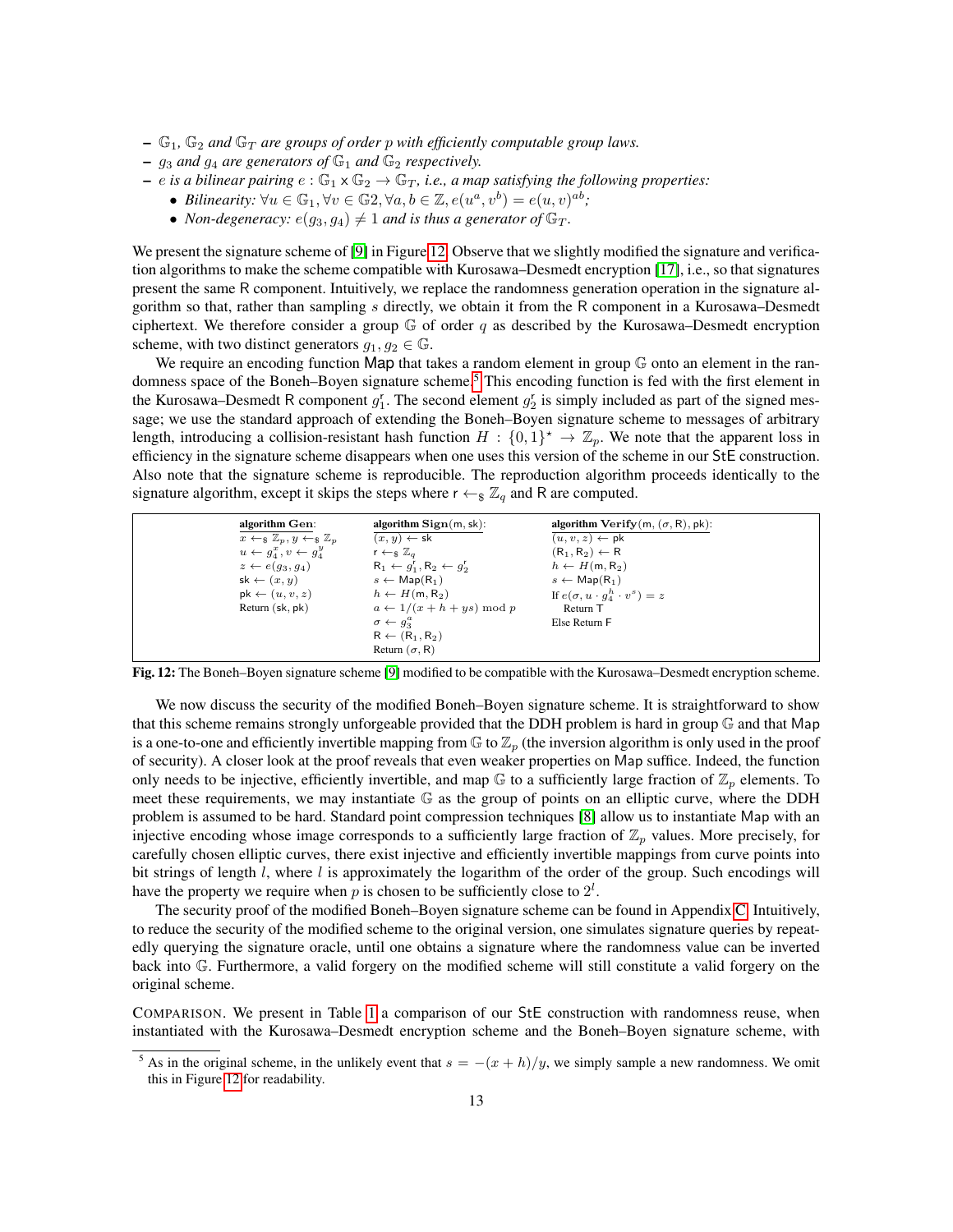previous signcryption constructions in various relevant parameters. We consider only signcryption schemes offering full insider security in dynamic multi-user models, and not relying on random oracles. We present results for the 80-bit security level. In addition to efficiency considerations, we also present the underlying computational assumptions, whether key registration is required, and whether the scheme offers non-repudiation by providing receiver's with valid signatures on the recovered messages.

For computational efficiency, we compare the number of exponentiations, multi-exponentiations, and pairing computations (in this order), both in the signcryption and unsigncryption operations. Clearly the new scheme matches the previously computationally more efficient solution from [\[21\]](#page-14-21). We also include the size of the random coins required for the signcryption operation. Here, our scheme displays a saving of 50% over previous solutions, due to the randomness reuse optimization. Finally, in terms of overhead (i.e., the difference between ciphertext length and message length), our scheme compares favorably with other solutions. The 160-bit overhead with respect to the solutions in [\[11](#page-14-15)[,18\]](#page-14-10) can be explained by including a digest of the sender's public key in the payload, which must be calculated using a collision-resistant hash function. This might be avoided by considering a tag-based variant of the encryption scheme as in [\[11](#page-14-15)[,18\]](#page-14-10), although we have not considered this possibility.

<span id="page-13-1"></span>

| Scheme             | <b>Assumptions</b> |                |                | Key Reg. Non-Rep. Computations Randomness Overhead |        |        |
|--------------------|--------------------|----------------|----------------|----------------------------------------------------|--------|--------|
|                    |                    |                |                | usc.<br>SC.                                        | (bits) | (bits) |
| [11]               | DBDH, q-SDH        | No.            | Yes            | $[4, 0, 0]$ $[1, 1, 2]$                            | 320    | 640    |
| [11]               | DBDH, q-SDH        | N <sub>0</sub> | Yes            | $[3, 1, 0]$ $[1, 1, 2]$                            | 320    | 720    |
| [18]               | DBDH, co-CDH       | Yes            | Yes            | $[4, 1, 0]$ $[1, 1, 3]$                            | 320    | 640    |
| $\lceil 23 \rceil$ | DBDH, q-SDH        | Yes            | N <sub>0</sub> | $[3, 2, 0]$ $[3, 1, 4]$                            | 480    | 800    |
| [21]               | DDH, q-SDH         | N <sub>0</sub> | N <sub>0</sub> | $[3, 1, 0]$ $[0, 2, 1]$                            | 320    | 720    |
| [22]               | DDH, q-SDH         | N <sub>0</sub> | N <sub>0</sub> | $[4, 1, 0]$ $[1, 2, 1]$                            | 320    | 800    |
| New scheme         | DDH, q-SDH         | Yes            | Yes            | $[3, 1, 0]$ $[0, 2, 1]$                            | 160    | 720    |

Table 1: Comparison with signcryption schemes in the literature. We consider [\[21,](#page-14-21)[22\]](#page-14-22) also instantiated with the BB signature scheme. We take  $|\mathbb{G}| = |\mathbb{Z}_p| = |H| = 160$  and  $|MAC| = 80$  bits.

## <span id="page-13-0"></span>6 Conclusion

We introduced a generic framework to analyze the generic composition of signatures and encryption schemes while sharing randomness across the two primitives. We also introduced randomness-dependent attack models for encryption and signature schemes as a critical stepping stone in achieving our goal. Encryption schemes satisfying this level of security can be easily constructed using two variants of the KEM/DEM paradigm. Our framework generalizes prior work in the same direction, improves previous results on randomness reuse in multi-recipient encryption schemes, and can be naturally extended to address randomness reuse across other cryptographic primitives. We have shown that our framework enables the construction of efficient signcryption schemes by instantiating the StE construction with the Kurosawa–Desmedt and Boneh–Boyen encryption schemes. It remains an open problem to insatiate the EtS construction, as it requires designing (efficient) signature schemes that achieve randomness-dependent security in the standard model.

Acknowledgements. The authors would like to thank Nigel Smart and the anonymous ACNS'12 reviewers for helping to improve the quality of the paper. This work is part-financed by National Funds through the FCT - Fundação para a Ciência e a Tecnologia (Portuguese Foundation for Science and Technology) within project ENIAC/2224/2009 and by ENIAC Joint Undertaking under grant agreement number 120224.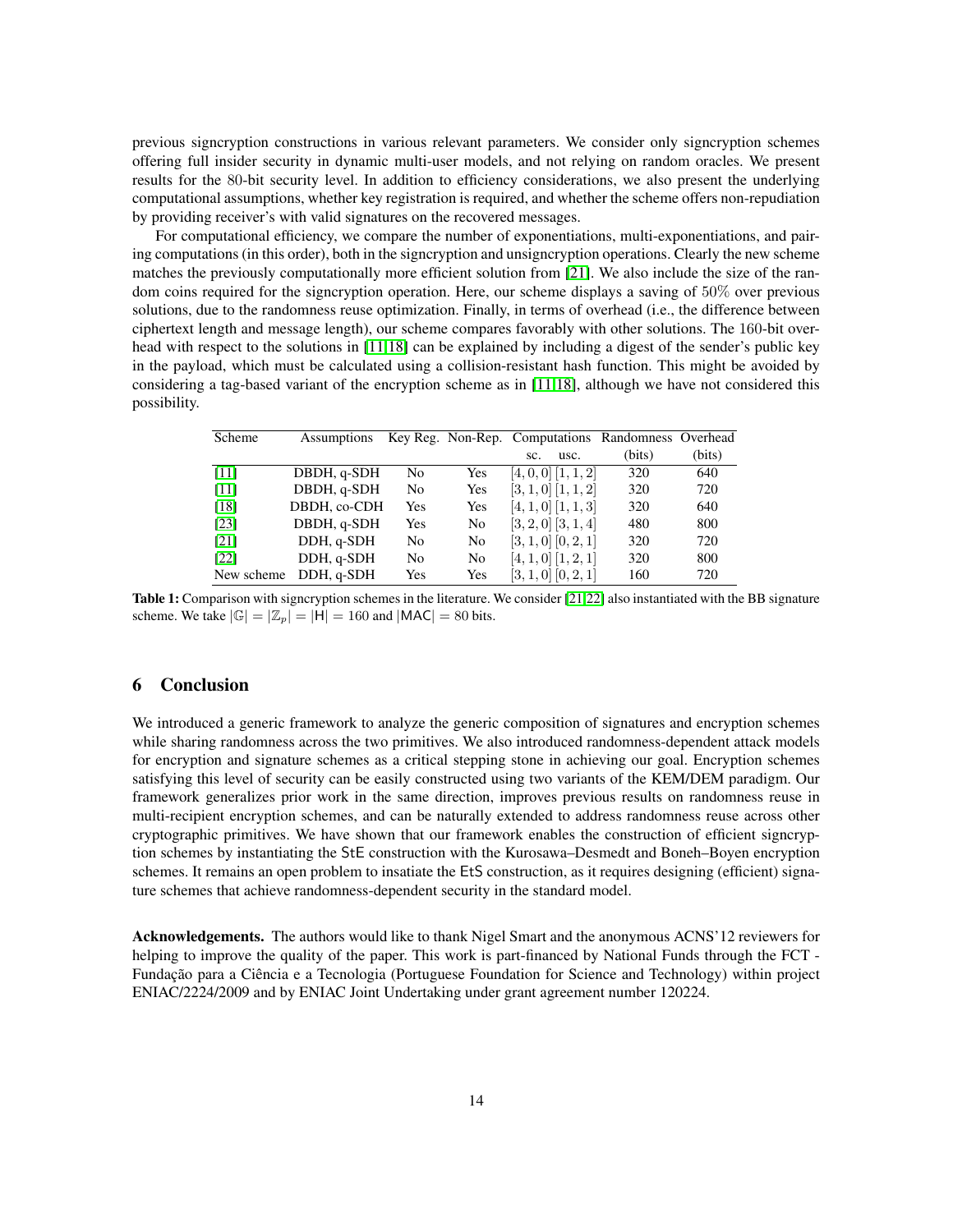# References

- <span id="page-14-16"></span>1. Masayuki Abe, Rosario Gennaro, and Kaoru Kurosawa. Tag-kem/dem: A new framework for hybrid encryption. *Journal of Cryptology*, 21:97–130, 2008.
- <span id="page-14-1"></span>2. Jee Hea An, Yevgeniy Dodis, and Tal Rabin. On the security of joint signature and encryption. In *Advances in Cryptology – EUROCRYPT '02*, volume 2332 of *LNCS*, pages 83–107. Springer-Verlag, 2002.
- <span id="page-14-19"></span>3. Manuel Barbosa and Pooya Farshim. Randomness reuse: Extensions and improvements. In *Cryptography and Coding*, volume 4887 of *LNCS*, pages 257–276. Springer-Verlag, 2007.
- <span id="page-14-4"></span>4. Mihir Bellare, Alexandra Boldyreva, and Jessica Staddon. Randomness re-use in multi-recipient encryption schemes. In *Public Key Cryptography – PKC '03*, volume 2567 of *LNCS*, pages 85–99. Springer-Verlag, 2002.
- <span id="page-14-7"></span>5. Mihir Bellare, Zvika Brakerski, Moni Naor, Thomas Ristenpart, Gil Segev, Hovav Shacham, and Scott Yilek. Hedged public-key encryption: How to protect against bad randomness. In *Advances in Cryptology – ASIACRYPT '09*, volume 5912 of *LNCS*, pages 232–249. Springer-Verlag, 2009.
- 6. Mihir Bellare, Tadayoshi Kohno, and Victor Shoup. Stateful public-key cryptosystems: how to encrypt with one 160-bit exponentiation. In *ACM Conference on Computer and Communications Security – CCS '06*, pages 380–389. ACM, 2006.
- <span id="page-14-17"></span>7. Mihir Bellare and Phillip Rogaway. The security of triple encryption and a framework for code-based game-playing proofs. In *Advances in Cryptology – EUROCRYPT '06*, volume 4004 of *LNCS*, pages 409–426. Springer-Verlag, 2006.
- <span id="page-14-20"></span>8. Ian F. Blake, Gadiel Seroussi, and Nigel P. Smart. *Elliptic Curves in Cryptography*. London Mathematical Society Lecture Note Series, ISBN 0521653746. Cambridge University Press, 1999.
- <span id="page-14-14"></span>9. Dan Boneh and Xavier Boyen. Short signatures without random oracles and the sdh assumption in bilinear groups. *Journal of Cryptology*, 21:149–177, 2008.
- <span id="page-14-18"></span>10. Dan Boneh, Emily Shen, and Brent Waters. Strongly unforgeable signatures based on computational diffie-hellman. In *Public Key Cryptography – PKC '06*, volume 3958, pages 229–240. Springer-Verlag, 2006.
- <span id="page-14-15"></span>11. Daiki Chiba, Takahiro Matsuda, Jacob Schuldt, and Kanta Matsuura. Efficient generic constructions of signcryption with insider security in the multi-user setting. In *Applied Cryptography and Network Security – ACNS '11*, volume 6715 of *LNCS*, pages 220–237. Springer-Verlag, 2011.
- <span id="page-14-11"></span>12. Ronald Cramer and Victor Shoup. A practical public key cryptosystem provably secure against adaptive chosen ciphertext attack. In *Advances in Cryptology – CRYPTO '98*, volume 1462, pages 13–25. Springer-Verlag, 1998.
- <span id="page-14-6"></span>13. Jean Paul Degabriele, Anja Lehmann, Kenneth G. Paterson, Nigel P. Smart, and Mario Strefler. On the joint security of encryption and signature in emv. *IACR Cryptology ePrint Archive*, 2011:615, 2011.
- <span id="page-14-12"></span>14. Dennis Hofheinz and Eike Kiltz. Secure hybrid encryption from weakened key encapsulation. In *Advances in Cryptology – CRYPTO '07*, pages 553–571. Springer-Verlag, 2007.
- <span id="page-14-8"></span>15. Seny Kamara and Jonathan Katz. How to encrypt with a malicious random number generator. In *Fast Software Encryption – FSE '08*, volume 5086, pages 303–315. Springer-Verlag, 2008.
- <span id="page-14-2"></span>16. Kaoru Kurosawa. Multi-recipient public-key encryption with shortened ciphertext. In *Public Key Cryptography – PKC '02*, volume 2274 of *LNCS*, pages 7–38. Springer-Verlag, 2002.
- <span id="page-14-13"></span>17. Kaoru Kurosawa and Yvo Desmedt. A new paradigm of hybrid encryption scheme. In *Advances in Cryptology – CRYPTO '04*, volume 3152 of *LNCS*, pages 426–442. Springer-Verlag, 2004.
- <span id="page-14-10"></span>18. Takahiro Matsuda, Kanta Matsuura, and Jacob Schuldt. Efficient constructions of signcryption schemes and signcryption composability. In *Progress in Cryptology – INDOCRYPT '09*, volume 5922 of *LNCS*, pages 321–342. Springer-Verlag, 2009.
- <span id="page-14-5"></span>19. Kenneth Paterson, Jacob Schuldt, Martijn Stam, and Susan Thomson. On the joint security of encryption and signature, revisited. In *Advances in Cryptology – ASIACRYPT '11*, volume 7074 of *LNCS*, pages 161–178. Springer-Verlag, 2011.
- <span id="page-14-9"></span>20. Thomas Ristenpart and Scott Yilek. When good randomness goes bad: Virtual machine reset vulnerabilities and hedging deployed cryptography. In *Network and Distributed System Security – NDSS '10*. The Internet Society, 2010.
- <span id="page-14-21"></span>21. Chik How Tan. Insider-secure hybrid signcryption scheme without random oracles. In *Availability, Reliability and Security – ARES '07*, pages 1148–1154, 2007.
- <span id="page-14-22"></span>22. Chik How Tan. Insider-secure signcryption kem/tag-kem schemes without random oracles. In *Availability, Reliability and Security – ARES '08*, pages 1275–1281, 2008.
- <span id="page-14-3"></span>23. Chik How Tan. Signcryption scheme in multi-user setting without random oracles. In *Advances in Information and Computer Security*, volume 5312 of *LNCS*, pages 64–82. Springer-Verlag, 2008.
- <span id="page-14-0"></span>24. Yuliang Zheng. Digital signcryption or how to achieve cost(signature & encryption)  $\ll$  cost(signature) + cost(encryption). In *Advances in Cryptology – CRYPTO '97*, volume 1294 of *LNCS*, pages 165–179. Springer-Verlag, 1997.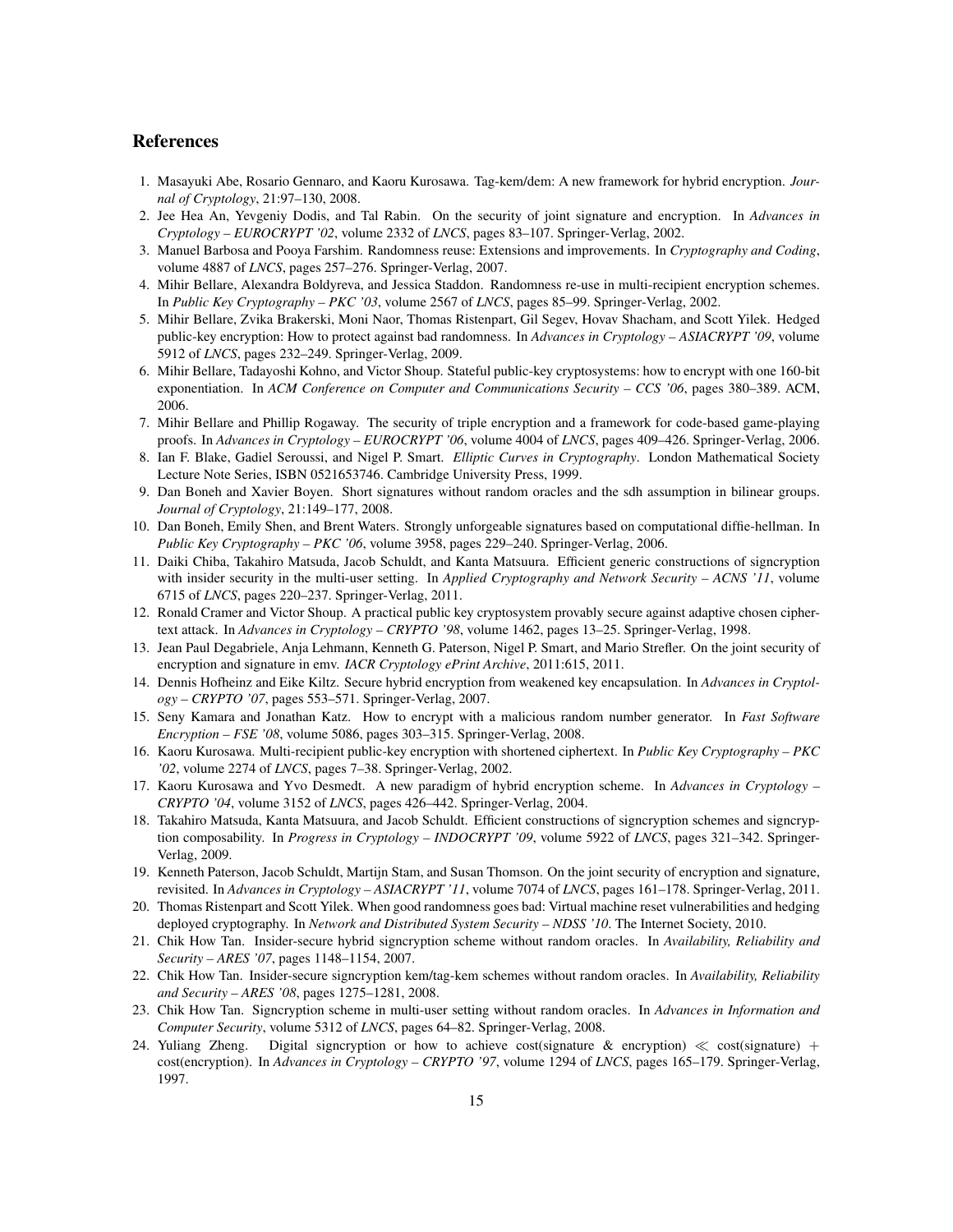# A Proof of Theorem [1](#page-8-3)

#### A.1 Strong Unforgeability

*Proof.* Let SC be the signcryption scheme which results from the EtS construction (described in Section [4\)](#page-5-0) of signature S and encryption  $\mathcal E$ , and let A be the adversary that plays against Game<sub>0</sub> (Figure [13\)](#page-15-0), which is game sUF-iCMA for signcryption scheme  $SC$ . Since the signature S satisfies conditional injectivity, we can rephrase

<span id="page-15-0"></span>

Fig. 13: Game<sub>0</sub> - Game sUF-iCMA for signcryption  $SC$ , in the EtS construction.

 $Game<sub>0</sub>$ , and from the adversary's point of view, the simulation is exactly the same. This is just a bridging step that will lead to Game<sub>1</sub> (Figure [14\)](#page-15-1). In Game<sub>1</sub>, instead of storing the hole signcryption  $\hat{c}$  in List<sub> $\hat{c}$ </sub>, we only store (c, R) since, by conditional injectivity, this is enough to determine if a forgery should be accepted as valid. Now,

<span id="page-15-1"></span>



we construct a program  $\beta$  (Figure [15\)](#page-16-0) that simulates Game<sub>1</sub> and breaks sUF-RDA security of signature  $\beta$  each time A wins its game. Note that B perfectly simulates Game<sub>1</sub> and that A can only win its game if it outputs a valid signature  $(\sigma, R)$  on message  $(c, R, pk_R)$ . Therefore,

$$
\mathbf{Adv}^{\mathsf{sUF-iCMA}}_{\mathcal{SC},\mathcal{A}}(\lambda)=\mathbf{Adv}^{\mathsf{sUF-RDA}}_{\mathcal{S},\mathcal{B}}(\lambda)\,.
$$

 $\Box$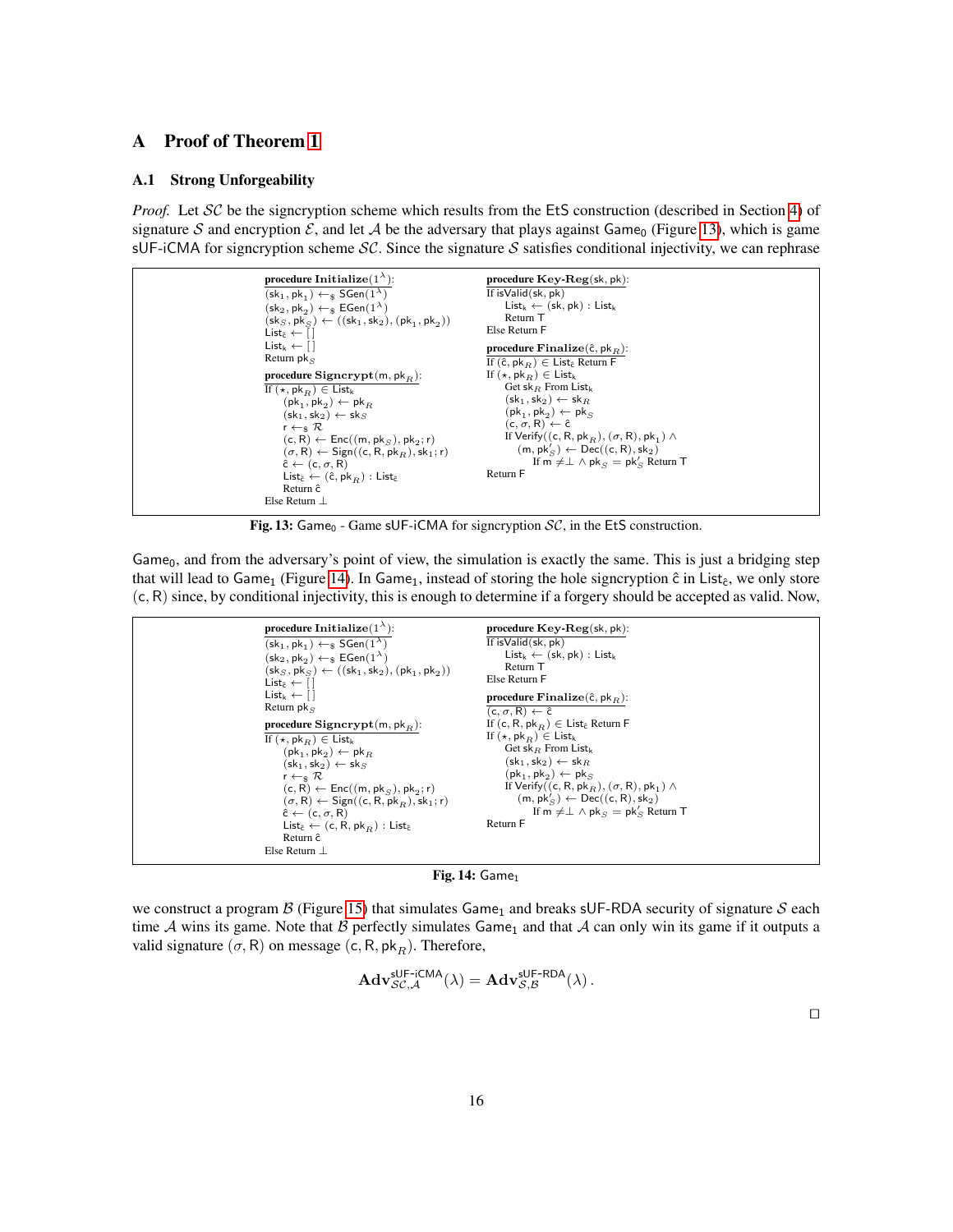<span id="page-16-0"></span>

| <b>procedure Initialize</b> ( $pk_1$ , List <sub>R</sub> , $1^{\lambda}$ ):<br>$(\mathsf{sk}_2, \mathsf{pk}_2) \leftarrow \mathsf{s} \mathsf{EGen}(1^{\lambda})$<br>$pk_S \leftarrow (pk_1, pk_2)$<br>$List_{k} \leftarrow \lceil \rceil$<br>Return $pk_{\mathcal{Q}}$<br>procedure $Key\text{-}Reg(\text{sk}, \text{pk})$ :<br>If $isValid(sk, pk)$<br>$List_{k} \leftarrow (sk, pk) : List_{k}$<br>Return T<br>Else Return F<br><b>procedure Finalize</b> $(\hat{c}, pk_B)$ :<br>$(c, \sigma, R) \leftarrow \hat{c}$<br>sUF-RDA.Finalize((c, R, pk <sub>B</sub> ), $(\sigma, R)$ ) | <b>procedure Signcrypt</b> $(m, pk_B)$ :<br>If $(\star, \mathsf{pk}_B) \in \mathsf{List}_k$<br>Get sk <sub>R</sub> From List<br>$(\mathsf{sk}_1, \mathsf{sk}_2) \leftarrow \mathsf{sk}_B$<br>$R \leftarrow$ head(List $_B$ )<br>$List_B \leftarrow tail(List_B)$<br>$(c, R) \leftarrow \text{Rep}_{\mathcal{E}}((m, pk_S), sk_2, R)$<br>$(\sigma, R) \leftarrow$ Sign((c, R, pk <sub>R</sub> ))<br>$\hat{c} \leftarrow (c, \sigma, R)$<br>Return ĉ<br>Else Return $\perp$ |
|--------------------------------------------------------------------------------------------------------------------------------------------------------------------------------------------------------------------------------------------------------------------------------------------------------------------------------------------------------------------------------------------------------------------------------------------------------------------------------------------------------------------------------------------------------------------------------------|---------------------------------------------------------------------------------------------------------------------------------------------------------------------------------------------------------------------------------------------------------------------------------------------------------------------------------------------------------------------------------------------------------------------------------------------------------------------------|
|                                                                                                                                                                                                                                                                                                                                                                                                                                                                                                                                                                                      |                                                                                                                                                                                                                                                                                                                                                                                                                                                                           |

Fig. 15: Program  $\beta$ , which breaks sUF-RDA security of  $S$  if  $\mathcal A$  wins Game<sub>1</sub>.

### A.2 Chosen Ciphertext Security

*Proof.* Let SC be the signcryption scheme which results from the EtS construction (described in Section [4\)](#page-5-0) of signature S and encryption  $\mathcal E$ , and let A be the adversary that plays against Game<sub>0</sub> (Figure [16\)](#page-16-1), which is game IND-iCCA for signcryption scheme  $SC$ . Because the signature scheme S satisfies conditional injectivity, we

<span id="page-16-1"></span>

| procedure Initialize( $1^{\lambda}$ ):<br>$(\mathsf{sk}_1, \mathsf{pk}_1) \leftarrow_{\mathsf{s}} \mathsf{SGen}(1^{\lambda})$<br>$(\mathsf{sk}_2, \mathsf{pk}_2) \leftarrow \mathsf{s} \mathsf{EGen}(1^{\lambda})$<br>$(\mathsf{sk}_B, \mathsf{pk}_D) \leftarrow ((\mathsf{sk}_1, \mathsf{sk}_2), (\mathsf{pk}_1, \mathsf{pk}_2))$<br>$b \leftarrow \in \{0, 1\}$<br>List $\leftarrow$   <br>Return $pk_{B}$<br>procedure Unsigncrypt $(\hat{c}, pk_s)$ :<br>$(c, \sigma, R) \leftarrow \hat{c}$<br>$(\mathsf{pk}_1, \mathsf{pk}_2) \leftarrow \mathsf{pk}_S$<br>$(\mathsf{sk}_1, \mathsf{sk}_2) \leftarrow \mathsf{sk}_B$<br>If $(\hat{\mathsf{c}}, \mathsf{pk}_{\mathsf{c}}) \in \mathsf{List}$ Return $\perp$<br>If Verify((c, R, pk <sub>B</sub> ), ( $\sigma$ , R), pk <sub>1</sub> )<br>$(m, pk'_\circ) \leftarrow \text{Dec}((c, R), sk_2)$<br>If $(\mathsf{pk}_{\mathcal{S}} = \mathsf{pk}'_{\mathcal{S}})$ Return m<br>Return $\perp$ | <b>procedure</b> $\mathbf{LoR}(m_0, m_1, (sk_S, pk_S))$ :<br>$(\mathsf{sk}_1, \mathsf{sk}_2) \leftarrow \mathsf{sk}_S$<br>$(\mathsf{pk}_1, \mathsf{pk}_2) \leftarrow \mathsf{pk}_B$<br>$r \leftarrow s \mathcal{R}$<br>$(c, R) \leftarrow \mathsf{Enc}((m_b, \mathsf{pk}_S), \mathsf{pk}_2; r)$<br>$(\sigma, R) \leftarrow$ Sign((c, R, pk <sub>p</sub> ), sk <sub>1</sub> ; r)<br>$\hat{c} \leftarrow (c, \sigma, R)$<br>List $\leftarrow (\hat{c}, pk_{S})$ : List<br>Return ĉ<br>procedure $\mathbf{Finalize}(b')$ :<br>Return $(b = b')$ |
|------------------------------------------------------------------------------------------------------------------------------------------------------------------------------------------------------------------------------------------------------------------------------------------------------------------------------------------------------------------------------------------------------------------------------------------------------------------------------------------------------------------------------------------------------------------------------------------------------------------------------------------------------------------------------------------------------------------------------------------------------------------------------------------------------------------------------------------------------------------------------------------------------------------------------------------------|----------------------------------------------------------------------------------------------------------------------------------------------------------------------------------------------------------------------------------------------------------------------------------------------------------------------------------------------------------------------------------------------------------------------------------------------------------------------------------------------------------------------------------------------|
|                                                                                                                                                                                                                                                                                                                                                                                                                                                                                                                                                                                                                                                                                                                                                                                                                                                                                                                                                |                                                                                                                                                                                                                                                                                                                                                                                                                                                                                                                                              |

Fig. 16: Game<sub>0</sub> - Game IND-iCCA for signcryption  $SC$ , in the EtS construction.

can rephrase the environment of Game<sub>0</sub>. This bridging step will lead to Game<sub>1</sub> (Figure [17\)](#page-17-0). With the help of algorithm Rep<sub>S</sub>, we construct a program B (Figure [18\)](#page-17-1) that perfectly simulates the environment of Game<sub>1</sub>, and wins game IND-CCA2 every time  $A$  wins Game<sub>1</sub>. Therefore,

$$
\mathbf{Adv}_{\mathcal{SC},\mathcal{A}}^{\mathsf{IND}\text{-}\mathsf{icCA}}(\lambda)=\mathbf{Adv}_{\mathcal{E}}^{\mathsf{IND}\text{-}\mathsf{CCA},\mathcal{B}}(\lambda)\,.
$$

 $\Box$ 

# B Proof of Theorem [2](#page-8-4)

#### B.1 Chosen Ciphertext Security

*Proof.* Let SC be the signcryption scheme which results from the StE construction (described in Section [4\)](#page-5-0) of signature S and encryption  $\mathcal{E}$ , and let A be the adversary that plays against Game<sub>0</sub> (Figure [19\)](#page-17-2), which is game IND-iCCA for signcryption scheme  $SC$ . We conclude this proof by building a program  $B$  (Figure [20\)](#page-18-1) that simulates the environment of Game<sub>0</sub> for A in a way that B wins IND-RDA whenever A wins Game<sub>0</sub>. Note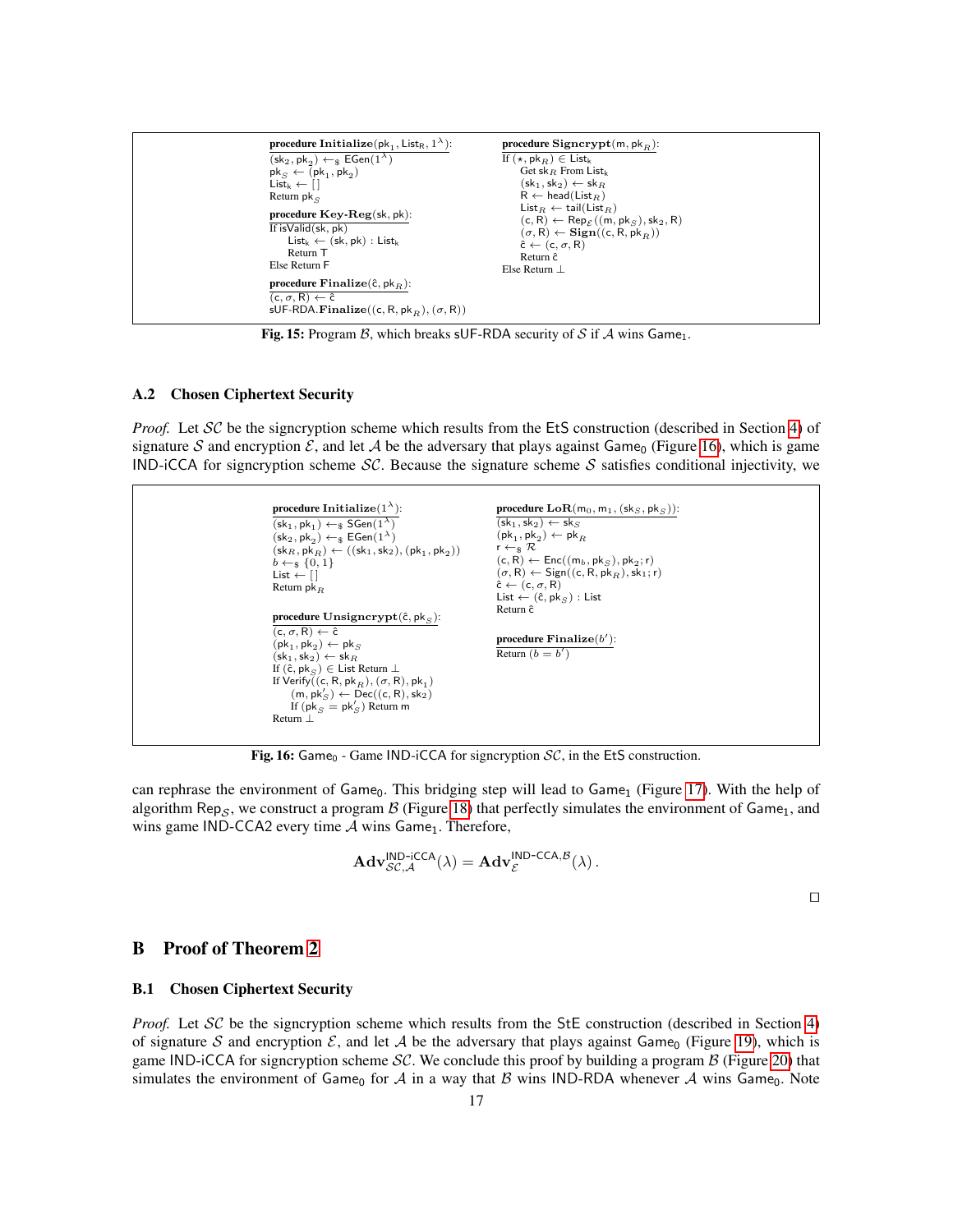<span id="page-17-0"></span>

<span id="page-17-1"></span>Fig. 18: Program  $\mathcal{B}$ , which breaks IND-CCA security of  $\mathcal{E}$  if  $\mathcal{A}$  wins Game<sub>1</sub>.

<span id="page-17-2"></span>

| procedure Initialize( $1^{\lambda}$ ):                                                  | <b>procedure</b> $\mathbf{LoR}(m_0, m_1, (sk_S, pk_S))$ :                  |
|-----------------------------------------------------------------------------------------|----------------------------------------------------------------------------|
| $(\mathsf{sk}_1, \mathsf{pk}_1) \leftarrow_{\mathsf{s}} \mathsf{SGen}(1^{\lambda})$     | $(\mathsf{sk}_1, \mathsf{sk}_2) \leftarrow \mathsf{sk}_S$                  |
| $(\mathsf{sk}_2, \mathsf{pk}_2) \leftarrow_{\mathsf{R}} \mathsf{EGen}(1^{\lambda})$     | $(\mathsf{pk}_1, \mathsf{pk}_2) \leftarrow \mathsf{pk}_D$                  |
| $b \leftarrow_{\mathsf{s}} \{0,1\}$                                                     | $r \leftarrow s \mathcal{R}$                                               |
| List $\leftarrow \Box$                                                                  | $(\sigma, R) \leftarrow$ Sign $((m_b, pk_B), sk_1; r)$                     |
| Return $pk_{B}$                                                                         | $(c, R) \leftarrow \text{Enc}((m_h, \sigma, pk_{\alpha}), pk_{\alpha}; r)$ |
|                                                                                         | $\hat{c} \leftarrow (c, R)$                                                |
|                                                                                         | List $\leftarrow$ (ĉ, pk <sub>s</sub> ) : List                             |
| <b>procedure Unsigncrypt</b> $(\hat{c}, pk_{\alpha})$ :                                 | Return ĉ                                                                   |
| $(c, \sigma, R) \leftarrow \hat{c}$                                                     |                                                                            |
| $(\mathsf{pk}_1, \mathsf{pk}_2) \leftarrow \mathsf{pk}_S$                               | procedure $\mathbf{Finalize}(b')$ :                                        |
| $(\mathsf{sk}_1, \mathsf{sk}_2) \leftarrow \mathsf{sk}_B$                               |                                                                            |
| If $(\hat{\mathsf{c}}, \mathsf{pk}_{\alpha}) \in \mathsf{List}$ Return $\perp$          | Return $(b = b')$                                                          |
| $(m, \sigma, pk'_\sigma) \leftarrow \text{Dec}((c, R), sk_2)$                           |                                                                            |
| If $pk_{\sigma} = pk'_{\sigma} \wedge Verify((m, pk_{\sigma}), (\sigma, R), pk_{\tau})$ |                                                                            |
| Return m                                                                                |                                                                            |
| Else Return $\perp$                                                                     |                                                                            |

Fig. 19: Game<sub>0</sub> - Game IND-iCCA for signcryption  $SC$ , in the StE construction.

that if A queries the Unsigncrypt with  $\hat{\mathsf{c}}$  from LoR under a new pk<sup> $\prime$ </sup>s, Unsigncrypt must return  $\bot$  since  $\mathsf{pk}_S \neq \mathsf{pk}_S^{\tilde{\mathsf{f}}}$ . Thus,

$$
\mathbf{Adv}_{\mathcal{SC},\mathcal{A}}^{\mathsf{IND}\text{-}\mathsf{icCA}}(\lambda) = \mathbf{Adv}_{\mathcal{E},\mathcal{B}}^{\mathsf{IND}\text{-}\mathsf{RDA}}(\lambda)\,.
$$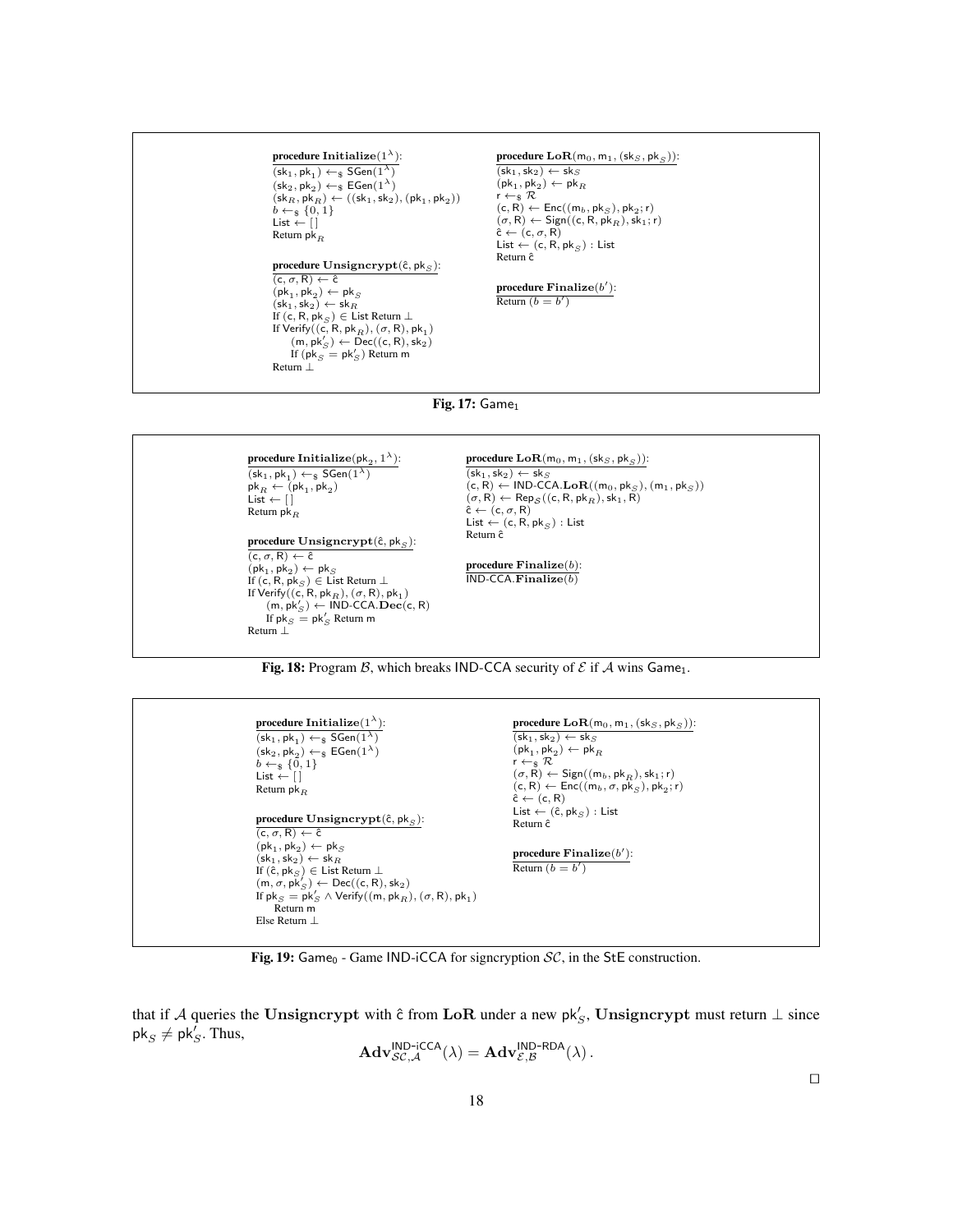```
\textbf{procedure}\ \textbf{Initialize} (\textsf{pk}_2, \textsf{R}, 1^\lambda):
\overline{(\mathsf{sk}_1, \mathsf{pk}_1) \leftarrow_{\$} \mathsf{SGen}(1^{\lambda})}\mathsf{pk}_R \leftarrow (\mathsf{pk}_1, \mathsf{pk}_2)List ← []Return \overrightarrow{pk}_Rprocedure \bf Universitypt(\hat{c}, \mathsf{pk}_S):
(c, R) \leftarrow \hat{c}(\mathsf{pk}_1, \mathsf{pk}_2) \leftarrow \mathsf{pk}_SIf (\hat{\mathsf{c}}, \mathsf{pk}_S) ∈ List Return \bot<br>(m, σ, pk'<sub>S</sub>) ← IND-RDA.Dec(c, R)
If \mathsf{pk}_S = \mathsf{pk}'_S \land \mathsf{Verify}((\mathsf{m}, \mathsf{pk}_R), (\sigma, \mathsf{R}), \mathsf{pk}_1)Return m
Else Return ⊥
                                                                                                                       procedure LoR(m_0, m_1, (sk_S, pk_S)):
                                                                                                                       \overline{(\mathsf{sk}_1, \mathsf{sk}_2) \leftarrow \mathsf{sk}_S}(\mathsf{pk}_1, \mathsf{pk}_2) \leftarrow \mathsf{pk}_R(\sigma_0, R) \leftarrow \mathsf{Rep}_{\mathcal{S}}((\mathsf{m}_0, \mathsf{pk}_R), \mathsf{sk}_1, R)(\sigma_1, R) \leftarrow \mathsf{Rep}_{\mathcal{S}}((m_1, \mathsf{pk}_R), \mathsf{sk}_1, R)\mathsf{m}_0' \leftarrow (\mathsf{m}_0, \sigma_0, \mathsf{pk}_S)m_1' \leftarrow (m_1, \sigma_1, \mathsf{pk}_S)(c, R) \leftarrow \text{IND-RDA.LoR}(m'_0, m'_1)\hat{\mathsf{c}} \leftarrow (\mathsf{c}, \mathsf{R})List \leftarrow (\hat{\mathsf{c}}, \mathsf{pk}_S) : List
                                                                                                                       Return ĉ
                                                                                                                        procedure \mathbf{Finalize}(b'):
                                                                                                                        Return (b = b')
```
Fig. 20: Program B, which breaks IND-CCA security of  $\mathcal E$  if A wins Game<sub>0</sub>.

#### B.2 Unforgeability

*Proof.* Let SC be the signcryption scheme which results from the StE construction (described in Section [4\)](#page-5-0) of signature S and encryption  $\mathcal{E}$ , and let A be the adversary that plays against Game<sub>0</sub> (Figure [21\)](#page-18-2), which is game sUF-iCMA for signcryption scheme  $\mathcal{SC}$ . To prove this theorem, we construct a program  $\mathcal B$  (Figure [22\)](#page-19-0)

<span id="page-18-2"></span>

| procedure Initialize( $1^{\lambda}$ ):<br>$(\mathsf{sk}_1, \mathsf{pk}_1) \leftarrow \mathsf{s} \mathsf{Gen}(1^{\lambda})$<br>$(\mathsf{sk}_2, \mathsf{pk}_2) \leftarrow_{\mathsf{e}} \mathsf{EGen}(1^{\lambda})$<br>$(\mathsf{sk}_S, \mathsf{pk}_S) \leftarrow ((\mathsf{sk}_1, \mathsf{sk}_2), (\mathsf{pk}_1, \mathsf{pk}_2))$<br>List $_{\hat{c}} \leftarrow   $<br>$List_{k} \leftarrow   $<br>Return $pk_{\mathcal{Q}}$<br><b>procedure Signcrypt</b> $(m, pk_B)$ :<br>If $(\star, \mathsf{pk}_B) \in \mathsf{List}_k$<br>$(\mathsf{pk}_1, \mathsf{pk}_2) \leftarrow \mathsf{pk}_B$<br>$(\mathsf{sk}_1, \mathsf{sk}_2) \leftarrow \mathsf{sk}_S$<br>$r \leftarrow s \mathcal{R}$<br>$(\sigma, R) \leftarrow$ Sign((m, pk <sub>R</sub> ), sk <sub>1</sub> ; r)<br>$(c, R) \leftarrow \text{Enc}((m, \sigma, pk_{\sigma}), pk_{\sigma}; r)$<br>$\hat{c} \leftarrow (c, R)$<br>List <sub>ê</sub> $\leftarrow$ (ĉ, pk <sub>B</sub> ) : List <sub>ê</sub><br>Return ĉ | procedure $Key\text{-}Reg(\text{sk}, \text{pk})$ :<br>If $isValid(sk, pk)$<br>$List_{k} \leftarrow (sk, pk) : List_{k}$<br>Return T<br>Else Return F<br><b>procedure Finalize</b> $(\hat{\mathbf{c}}, \mathbf{pk}_B)$ :<br>If $(\hat{\mathsf{c}}, \mathsf{pk}_B) \in \mathsf{List}_{\hat{\mathsf{c}}}$ Return F<br>If $(\star, \mathsf{pk}_{\mathcal{D}}) \in \mathsf{List}_{\mathsf{k}}$<br>Get sk <sub>R</sub> From List <sub>k</sub><br>$(\mathsf{sk}_1, \mathsf{sk}_2) \leftarrow \mathsf{sk}_R$<br>$(\mathsf{pk}_1, \mathsf{pk}_2) \leftarrow \mathsf{pk}_S$<br>$(c, R) \leftarrow \hat{c}$<br>$(m, \sigma, pk'_\sigma) \leftarrow \text{Dec}((c, R), sk_2)$<br>If $pk_{S} = pk'_{S} \wedge Verify((m, pk_{B}), (\sigma, R), pk_{1})$<br>Return T<br>Else Return F |
|------------------------------------------------------------------------------------------------------------------------------------------------------------------------------------------------------------------------------------------------------------------------------------------------------------------------------------------------------------------------------------------------------------------------------------------------------------------------------------------------------------------------------------------------------------------------------------------------------------------------------------------------------------------------------------------------------------------------------------------------------------------------------------------------------------------------------------------------------------------------------------------------------------------------------------------------------------------------|-------------------------------------------------------------------------------------------------------------------------------------------------------------------------------------------------------------------------------------------------------------------------------------------------------------------------------------------------------------------------------------------------------------------------------------------------------------------------------------------------------------------------------------------------------------------------------------------------------------------------------------------------------------------------------------------------------------------------------------------------------------------------|
| Else Return $\perp$                                                                                                                                                                                                                                                                                                                                                                                                                                                                                                                                                                                                                                                                                                                                                                                                                                                                                                                                                    |                                                                                                                                                                                                                                                                                                                                                                                                                                                                                                                                                                                                                                                                                                                                                                         |

Fig. 21: Game<sub>0</sub> - Game sUF-iCMA for signcryption  $SC$ , in the StE construction.

that simulates Game<sub>0</sub> and breaks sUF-CMA security of signature S each time A wins its game. Suppose that A submits a valid forgery  $((c^*, R^*), p k_R^*)$  on Game<sub>0</sub>. A may have queried **Signcrypt** several times, but the oracle's outputs must have been different from  $A$ 's forgery at least by one of forgery's components. Let's analyze each one individually. If  $c^*$  changes, by conditional injectivity, so does the underlying cleartext, which now must contain a *new* valid signature. If R<sup>\*</sup> differs, the underline cleartext is either the same and we have a new signature on the same message, or it is different and we have a signature on a new message.  $pk_R^{\star}$  alone cannot change otherwise A wouldn't have produced a valid forgery.

Therefore, we have that

$$
\mathbf{Adv}_{\mathcal{SC},\mathcal{A}}^{\mathsf{sUF-iCMA}}(\lambda)=\mathbf{Adv}_{\mathcal{S},\mathcal{B}}^{\mathsf{sUF-CMA}}(\lambda)\,.
$$

 $\Box$ 

#### <span id="page-18-0"></span>C Security Proof of the Modified Boneh–Boyen Signature Scheme

*Proof.* We present the DDH assumption in game form in Figure [23,](#page-19-1) for a cyclic group  $\mathbb{G}$  of prime order q with generator g: the assumption holds in  $\mathbb G$  if the probability of success in the game is negligibly close to 1/2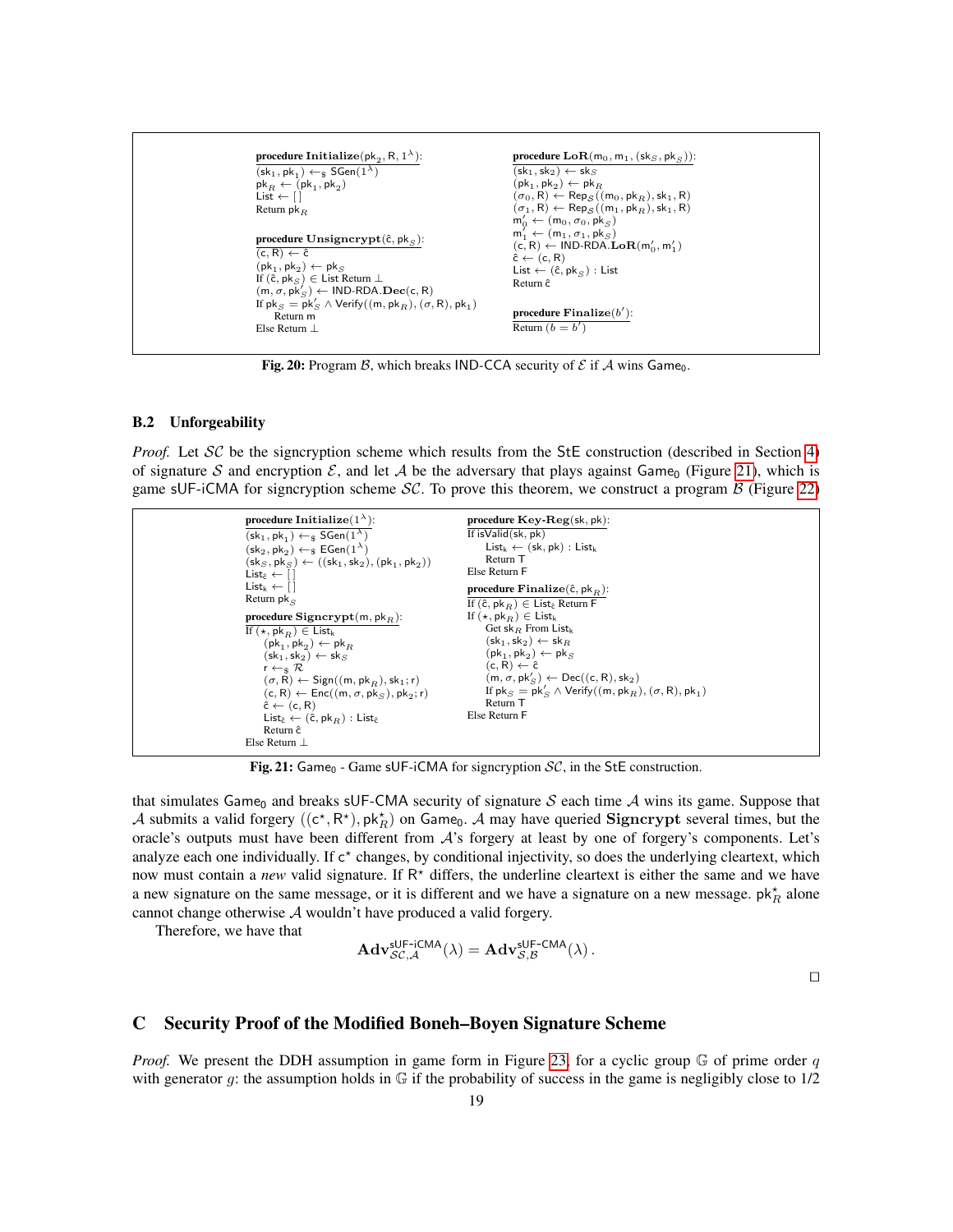<span id="page-19-0"></span>

| procedure Initialize( $pk_1$ , $1^{\lambda}$ ):<br>$(\mathsf{sk}_2, \mathsf{pk}_2) \leftarrow_{\mathsf{S}} \mathsf{EGen}(1^{\lambda})$<br>$pk_{S} \leftarrow (pk_{1}, pk_{2})$<br>Return $pk \in$                                                                                                                                                                                                                                                                                                                                                                    | procedure $Key\text{-}Reg(\text{sk}, \text{pk})$ :<br>If $isValid(sk, pk)$<br>$List_{k} \leftarrow (sk, pk) : List_{k}$<br>Return T<br>Else Return F                                                                                                                                                                                                                                                      |
|----------------------------------------------------------------------------------------------------------------------------------------------------------------------------------------------------------------------------------------------------------------------------------------------------------------------------------------------------------------------------------------------------------------------------------------------------------------------------------------------------------------------------------------------------------------------|-----------------------------------------------------------------------------------------------------------------------------------------------------------------------------------------------------------------------------------------------------------------------------------------------------------------------------------------------------------------------------------------------------------|
| <b>procedure Signcrypt</b> $(m, pk_B)$ :<br>If $(\star, \mathsf{pk}_B) \in \mathsf{List}_k$<br>Get sk <sub>R</sub> From List<br>$(\mathsf{sk}_1, \mathsf{sk}_2) \leftarrow \mathsf{sk}_B$<br>$m' \leftarrow (m, pk_p)$<br>$(\sigma, R) \leftarrow \text{sUF-CMA} \cdot \text{Sign}(m')$<br>$(c, R) \leftarrow \text{Rep}_{\mathcal{E}}((m, \sigma, pk_{\mathcal{S}}), sk_2, R)$<br>$\hat{c} \leftarrow (c, R)$<br>List <sub><math>\hat{c}</math></sub> $\leftarrow$ ( $\hat{c}$ , $pk_B$ ) : List <sub><math>\hat{c}</math></sub><br>Return ĉ<br>Else Return $\perp$ | <b>procedure Finalize</b> $(\hat{c}, pk_B)$ :<br>If $(\star, \mathsf{pk}_B) \in \mathsf{List}_k$<br>Get sk <sub>R</sub> From List <sub>k</sub><br>$(\mathsf{sk}_1, \mathsf{sk}_2) \leftarrow \mathsf{sk}_B$<br>$(c, R) \leftarrow \hat{c}$<br>$(m, \sigma, \mathsf{pk}_\sigma') \leftarrow \mathsf{Dec}((c, R), \mathsf{sk}_2)$<br>sUF-CMA.Finalize( $(m, pk_B)$ , $(\sigma, R)$ )<br>Else Return $\perp$ |

Fig. 22: Program  $\beta$ , which breaks sUF-CMA security of  $\beta$  if  $\mathcal A$  wins Game<sub>0</sub>.

for all ppt adversaries. Game<sub>0</sub> is game sUF-CMA defined in Figure [2](#page-4-0) instantiated with our modified Boneh–

<span id="page-19-1"></span>

| $procedure$ Initialize():                        | procedure Finalize $(x')$ : |
|--------------------------------------------------|-----------------------------|
| $a \leftarrow_{\mathbb{S}} \mathbb{Z}_q$         | If $x = x'$ Return T        |
| $b \leftarrow s \mathbb{Z}_q$                    | Else Return F               |
| $c \leftarrow s \mathbb{Z}_q$                    |                             |
| $x \leftarrow_s \{0,1\}$                         |                             |
| If $x = 0$ Return $(g, g^a, g^b, g^{a \cdot b})$ |                             |
| Else Return $(q, q^a, q^b, q^c)$                 |                             |

Fig. 23: Decisional Diffie–Hellman Problem.

Boyen signature scheme presented in Figure [12.](#page-12-0) In Game<sub>1</sub> (Figure [24\)](#page-19-2), on every signature query, we compute  $R_2$  as  $g_2^{r'}$  for some random  $r' \in \mathbb{Z}_q$  sampled independently of r. Let A be any ppt adversary against modified Boneh–Boyen. We now show that any such adversary that can successfully dustinguish between Game<sub>0</sub> and Game<sub>1</sub> contradicts the DDH assumption. More precisely, we build a distinguishing program  $\beta$  (Figure [25\)](#page-20-0) that interpolates between Game<sub>0</sub> and Game<sub>1</sub>, and show that  $|\Pr[\mathsf{Game}^{\mathcal{A}}_1 \Rightarrow \mathsf{T}] - \Pr[\mathsf{Game}^{\mathcal{A}}_0 \Rightarrow \mathsf{T}]|\leq \mathbf{Adv}^{\mathsf{DDH}}_{\mathcal{B}}$ . Note that in case game of Figure [23](#page-19-1) returns a DH tuple, B perfectly simulates Game<sub>0</sub> since  $r_i = bv_i + s_i$  and  $r_i$ is independent of  $r_j$  for  $i \neq j \in \{1..l\}$  (where l is the number of queries placed by A to the signature oracle) and random  $v_i$ ,  $s_i$ . Otherwise,  $r_i = bv_i + s_i$  and  $r'_i = \frac{c}{a} \cdot v_i + s_i$  are independent elements of each other and of any  $r_j$  and  $r'_j$  for  $i \neq j \in \{1..l\}$ , which results in a perfect simulation of Game<sub>1</sub>. We can now reduce the advantage

<span id="page-19-2"></span>

| procedure Initialize( $1^{\lambda}$ ):<br>$x \leftarrow_{\mathbb{S}} \mathbb{Z}_p, y \leftarrow_{\mathbb{S}} \mathbb{Z}_p$<br>$u \leftarrow g_A^x, v \leftarrow g_A^y$<br>$z \leftarrow e(q_3, q_4)$<br>$sk \leftarrow (x, y)$<br>$pk \leftarrow (u, v, z)$<br>List $\leftarrow$ $\lceil \cdot \rceil$<br>Return pk | $procedure$ $Sign(m)$ :<br>$\mathsf{r} \leftarrow_{\mathsf{s}} \mathbb{Z}_a$<br>$\mathbf{r}' \leftarrow_{\mathbf{s}} \mathbb{Z}_a$<br>$R_1 \leftarrow q_1^r, R_2 \leftarrow q_2^{r'}$<br>$s \leftarrow \mathsf{Map}(R_1)$<br>$h \leftarrow H(m, R_2)$<br>$a \leftarrow 1/(x + h + ys) \mod p$<br>$\sigma \leftarrow q_2^a$<br>$R \leftarrow (R_1, R_2)$<br>List $\leftarrow$ (m, $(\sigma, R)$ ) : List<br>Return ( $\sigma$ , R) | <b>procedure Finalize</b> $(m, (\sigma, R))$ :<br>$(R_1, R_2) \leftarrow R$<br>$h \leftarrow H(m, R_2)$<br>$s \leftarrow \mathsf{Map}(R_1)$<br>If $e(\sigma, u \cdot q_A^h \cdot v^s) = z \wedge$<br>$(m, (\sigma, R)) \notin$ List<br>Return T<br>Else Return F |
|---------------------------------------------------------------------------------------------------------------------------------------------------------------------------------------------------------------------------------------------------------------------------------------------------------------------|-----------------------------------------------------------------------------------------------------------------------------------------------------------------------------------------------------------------------------------------------------------------------------------------------------------------------------------------------------------------------------------------------------------------------------------|------------------------------------------------------------------------------------------------------------------------------------------------------------------------------------------------------------------------------------------------------------------|
|---------------------------------------------------------------------------------------------------------------------------------------------------------------------------------------------------------------------------------------------------------------------------------------------------------------------|-----------------------------------------------------------------------------------------------------------------------------------------------------------------------------------------------------------------------------------------------------------------------------------------------------------------------------------------------------------------------------------------------------------------------------------|------------------------------------------------------------------------------------------------------------------------------------------------------------------------------------------------------------------------------------------------------------------|

Fig. 24: Game<sub>1</sub> - Modified Boneh–Boyen signature scheme after DDH reduction.

of  $A$  in Game<sub>1</sub> directly to that of an adversary that breaks the original Boneh–Boyen signature scheme. We consider here the Boneh–Boyen variant that takes messages of arbitrary length (for this, hash function  $H$  must be collision resistant).